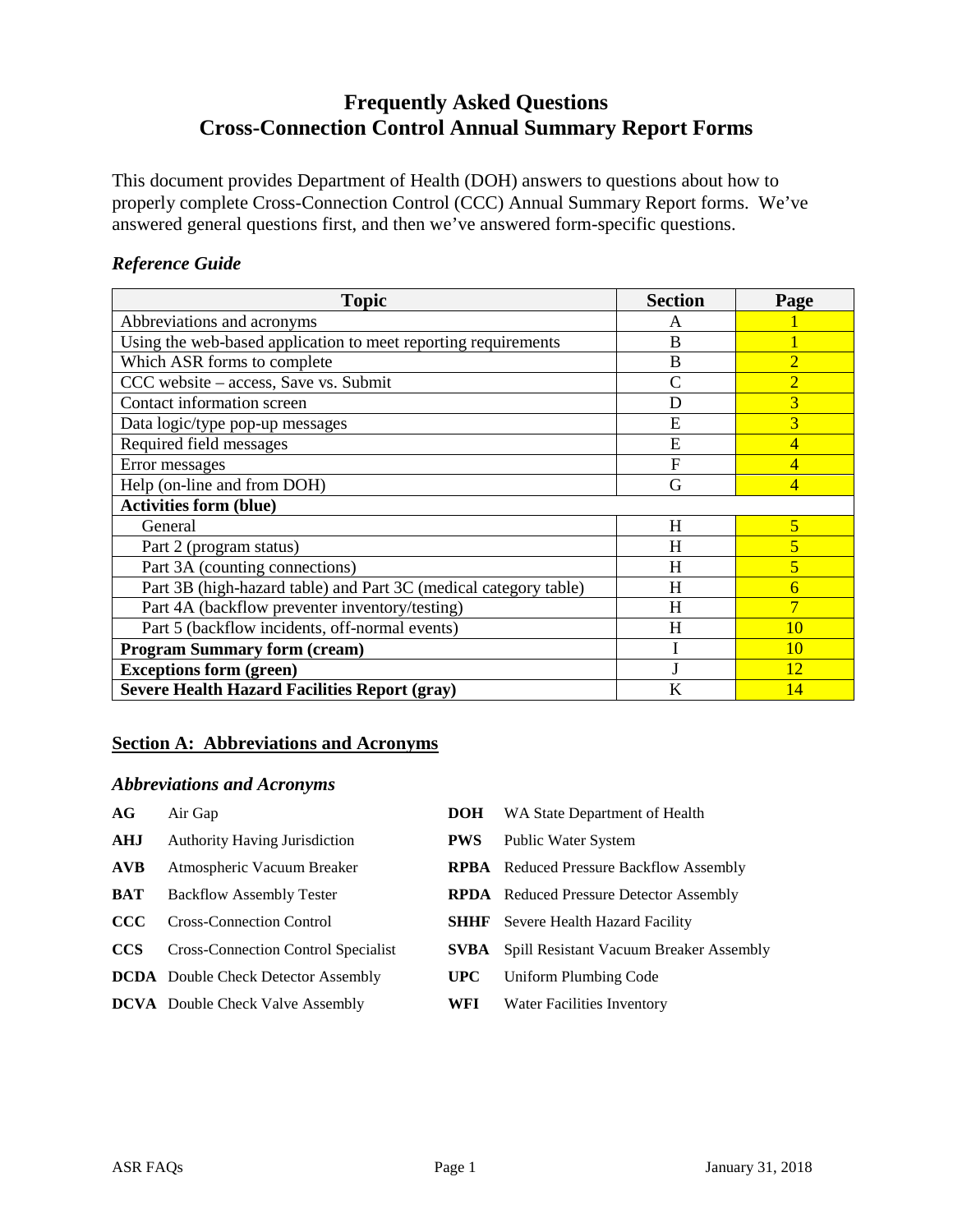## **Section B: General Questions**

- **Q B-1: If I properly complete, certify, and submit my system's ASR Forms Package to DOH using the website, do I also need to submit signed hard copies of the completed forms to DOH?**
- *A: No. ASR systems must use the website to complete, certify, and submit all their required ASR forms for the reporting year. You don't need to mail hard copies to DOH.*
- **Q B-2: If I properly complete, certify, and submit all my system's required ASR forms to DOH via the website, will my PWS comply with the annual CCC reporting requirements of WAC 246-290-490(8)(d)?**
- *A: Yes.*
- **Q B-3: This reporting year, we had a written CCC Program Plan, but no implementation activities. We plan to start implementing our CCC Program soon. What ASR forms should we complete for this reporting year and what should we report?**
- *A: At a minimum, all ASR systems must submit blue and cream forms and report CCC Program information for the previous calendar year. You should:*
	- *Complete the cream form based on your written CCC Program Plan, policies, and procedures.*
	- *On the blue form, page 1 Part 2, select the "No" radio button on CCC implementation activities. Fill out the rest of the blue form as much as possible. Enter a comment on your blue form explaining your plans and schedule to implement your CCC Program.*
	- *Report information on your system's implementation activities on next year's ASR forms.*

#### **Q B-4: We had no written CCC Program Plan and no CCC implementation activities this reporting year. Do we still have to submit ASR forms for this reporting year?**

- *A: Yes, at a minimum, all ASR systems must submit blue and cream forms. You should:*
	- *Fill out the blue form as much as possible. On the blue form, page 1 Part 2, select the "No" radio button on written CCC Program Plan and the "No" radio button on CCC implementation activities.*
	- *Fill out the cream form as much as possible and reflect any CCC policies or procedures you've developed or currently follow.*
	- *Contact DOH as soon as possible for help in developing and implementing your CCC Program.*

#### **Q B-5: Do I have to complete an Exception to Premises Isolation Form, if I didn't grant any** *new* **exceptions in the current reporting year?**

*A: Generally, no, you don't need to complete any new Exception forms for this reporting year.* 

*However, if you granted an exception in a past reporting year, but didn't submit a completed Exception form to DOH that reporting year, you must complete an Exception form for the previously granted exception. See Q J-3 for more information on this subject.*

## **Q B-6: Do I need to complete every field on the PWS Contact Screen and each ASR form?**

*A: Generally, yes, you must complete most data fields on the* **PWS Contact Information Screen** *to successfully Submit your information and access new ASR forms. When you click Submit, the website will mark certain fields as "required" in red if you've left them blank.*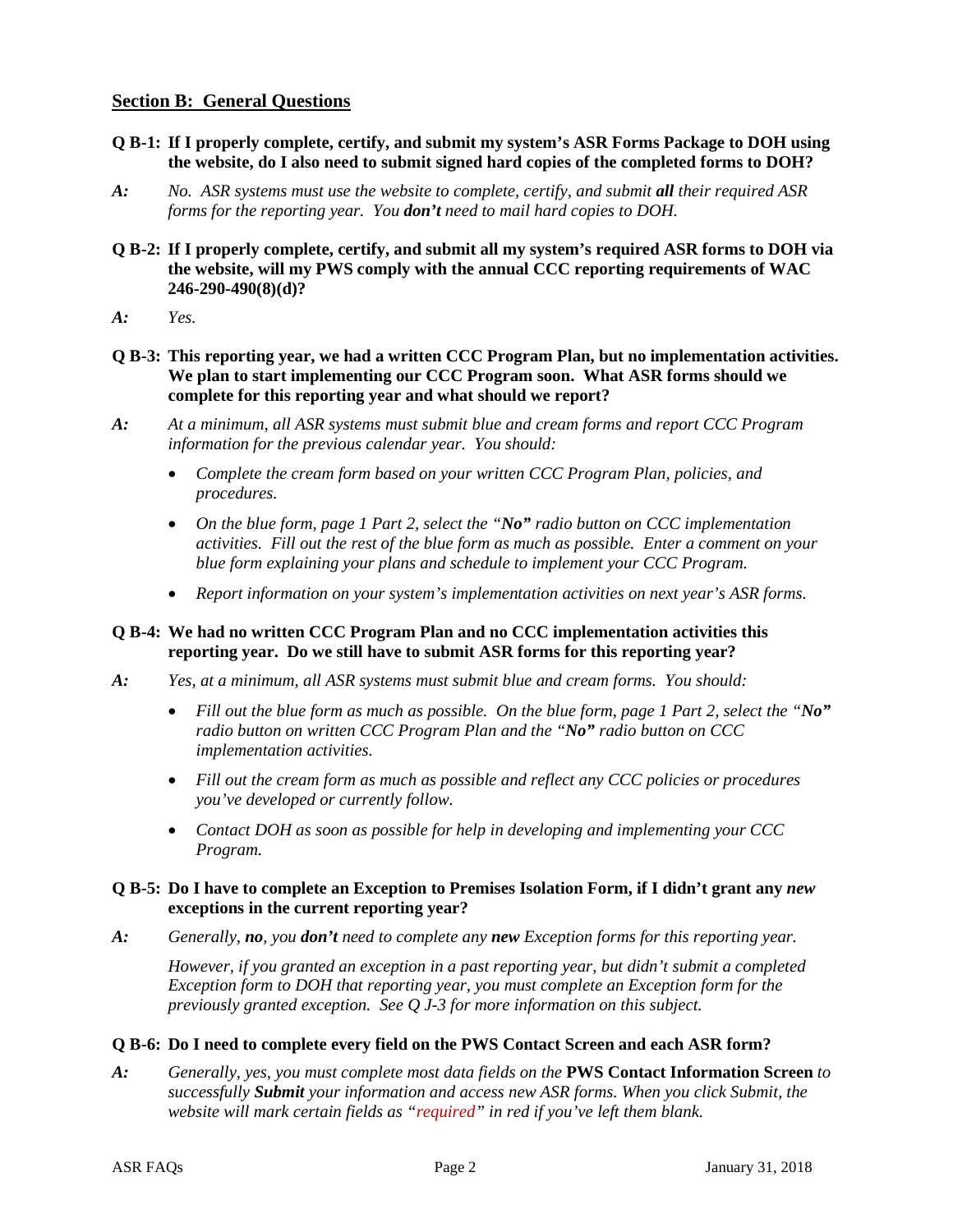*Similarly, you must complete most data fields on the ASR forms to successfully Submit your ASR Forms Package to DOH. When you click Ready to Submit or Ready to Submit All ASR Forms, the website will mark certain fields on the ASR forms as "required" if you've left them blank.*

*This rule doesn't apply to fields the website completes for you. These fields appear grayed out, and the website disables them to block entry of data by users.* 

*To summarize, the website flags missing required fields on the:*

- o *PWS Contact Screen when you click Submit.*
- o *ASR forms when you click Ready to Submit.*
- o *ASR forms when you click Ready to Submit All ASR Forms from the New/Edit/Print Forms Screen.*

#### **Q B-7: Is it OK to estimate number field values on my ASR forms?**

*A: We discourage ASR systems from estimating values for number fields. You should always fill out your ASR forms as accurately as possible, because DOH uses ASR data as the basis for CCC compliance.* 

*If you enter estimated values on any of your ASR forms, note this in the Comments Section for the specific form, explain why you don't have accurate data for this reporting year, and tell us what steps you're taking so you can report accurate data the next reporting year.* 

#### **Q B-8: When I'm working on one of my ASR forms, when do I click the** *Save* **button and when do I click** *Ready to Submit***?**

- *A: Use the Save button to save your ASR form as a draft (work in progress). We recommend you Save:*
	- *Before your session times out.*
	- *When you must leave your computer during a data entry session.*
	- *When your data entry session is interrupted by a phone call, visitor, need to go into the field, etc.*

*Note: any time you change pages within an ASR form, the website auto-saves the data entered on the page you're leaving.*

*Click the Ready to Submit button when you're finished entering data for your entire ASR form. This will save your entire form and prompt the website to check for data errors within the form.* 

*You can Save or click Ready to Submit from any page within an ASR form.* 

#### **Q B-9: When do I click the** *Ready to Submit All ASR Forms* **button on the New/Edit/Print Screen?**

*A: When you're done filling out all your ASR forms, click the Ready to Submit All ASR Forms button on the New/Edit/Print Forms Screen. This action will trigger the website to check for data errors within and between forms.*

#### **Q B-10: What should I do if the Data Errors Screen displays?**

*A: If the Data Errors Screen displays, you'll need to resolve the data problems listed to complete the ASR Forms Package certification and submission process.*

*For data errors within ASR forms:*

*1. Click the page links to go to the page(s) with the error(s).*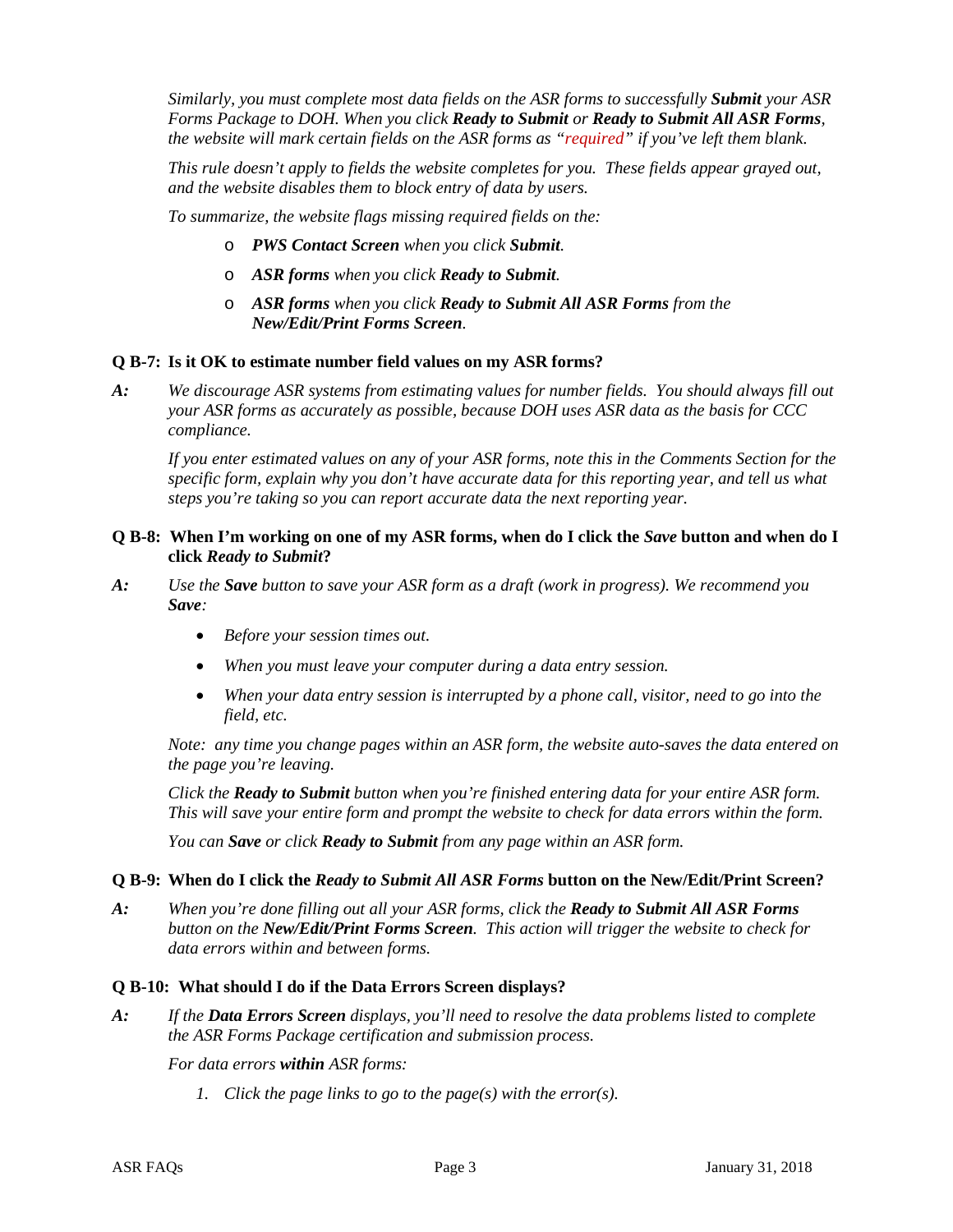- *2. Look for the required fields messages and data logic messages (in red) to help you identify the data errors on that page.*
- *3. Correct the errors noted and repeat the Ready to Submit process until the New/Edit/Print Screen displays and the ASR form's status changes to Ready to Submit.*
- *4. When all your forms display a Ready to Submit status, click on the Ready to Submit All ASR Forms button on the New/Edit/Print Screen.*
- *For data errors between ASR forms:*
	- *1. The website will note you've entered illogical data between ASR forms. The message will identify which two forms have conflicting data and state the problem.*
	- *2. Click the form and page links to go to the forms and page(s) with the error(s). Correct all the between form data logic errors listed on the screen.*
	- *3. Repeat the Ready to Submit All ASR Forms process until the ASR Forms Package Certification and Submission Screen displays.*
	- *4. Certify your final forms and Submit the ASR Forms Package to DOH to complete the reporting process for this year.*

#### **Q B-10: If I find a mistake, can I update my ASR forms after I've certified and submitted my ASR Forms Package?**

*A: Yes, you can make changes to one or more of your certified/submitted ASR forms as long as you complete the corrections before the ASR due date (while the website is open/unlocked). Once the website is locked, you won't be able to change your submitted ASR forms.* 

*Follow these steps to make changes to certified/submitted forms:*

- *On the New/Edit/Print Screen, click on the Unsubmit All ASR Forms button under the Update Submitted Forms heading.*
- *Select the ASR form you need to correct, and click the Edit button.*
- *You'll receive a pop-up warning. Click Yes to proceed. A message will display that all ASR forms for the reporting year have been unsubmitted.*
- *When you're done editing the selected ASR form, click the Ready to Submit button to prompt the website to check your data for errors (within the form).*
- *If the Data Errors Screen displays, correct the errors noted, and repeat the Ready to Submit process until the status of the form changes to Ready to Submit on the New/Edit/Print Forms Screen.*
- *Repeat this process for your other ASR forms as needed.*
- *When you're done correcting all your forms, click the Ready to Submit All ASR Forms button on the New/Edit/Print Forms Screen.*
- *Repeat the certification and submission process to submit your final, corrected forms package to DOH.*

#### **Section C: Website Access Questions**

#### **Q C-1: What is the web address for the ASR website?**

**A:** *The ASR website's address is [https://fortress.wa.gov/doh/ccc/](https://fortress.wa.gov/doh/ccc)*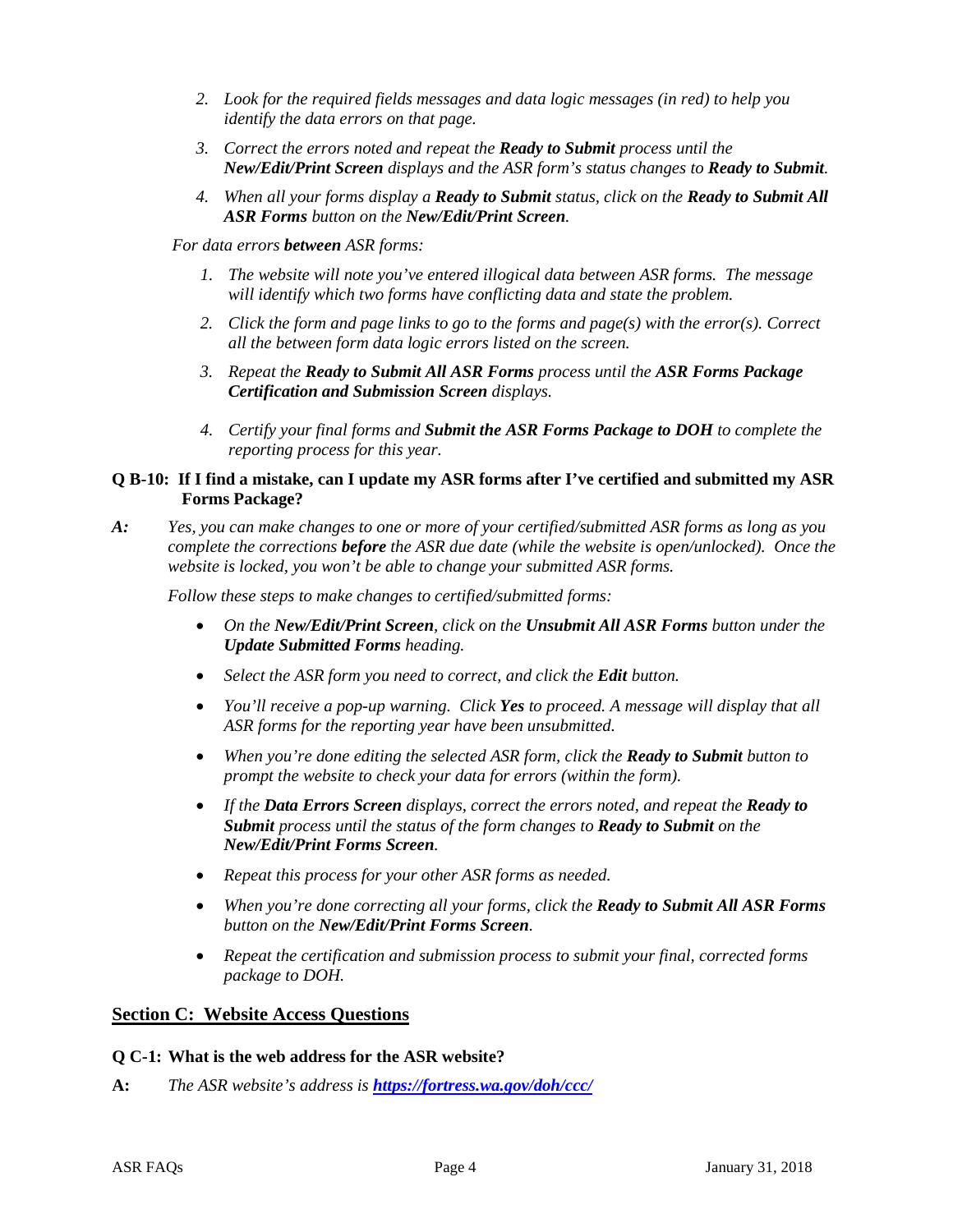#### **Q C-2: When I try to access the website, I get a message saying the page is not available.**

*A: The ASR website may be temporarily unavailable due to the programmer making updates. If you can't access the website, wait 15 to 30 minutes and try again.* 

*Sometimes typing [https://fortress.wa.gov/doh/ccc/](https://fortress.wa.gov/doh/ccc) in your browser's address box will solve the problem.* 

*If you're still have trouble accessing the website, contact your Information Technology (IT) staff, email [DOH EPH CCC Program,](mailto:CCCprogram@DOH.WA.GOV) or call DOH CCC Program staff in Olympia for help.*

#### **Section D – PWS Contact Information Screen**

#### **Q D-1: We have several certified CCSs that work for our system. Whose name should appear on the PWS Contact Information Screen?**

*A: We define CCC Program Manager and PWS Manager as follows:*

*CCC Program Manager is the certified Cross-Connection Control Specialist (CCS) who:*

- *Is designated by the purveyor to be in responsible charge of the CCC Program, as required in WAC 246-292-054(4).*
- *Manages the CCC Program for the PWS.*
- *Is responsible for the development and day-to-day implementation of the CCC Program.*

*PWS Manager is either the:*

- *Person that directly supervises the Designated CCS/CCC Program Manager; or*
- *Manager having direct oversight of the CCC Program.*

*Note: the PWS Manager doesn't need to be in charge of the entire PWS.* 

#### **Q D-1: In our water system, the same person fills both the CCC Program Manager and the PWS Manager roles. Do you want us to enter identical information in both columns on the PWS Contact Information Screen?**

*A: We recommend you enter two different email addresses on the PWS Contact Information Screen, if you're a water system where the same person fills both the CCC Program Manager and the PWS Manager roles.* 

*Since we send all ASR-related correspondence via email, we appreciate having two different email addresses for your system, in case one email address becomes corrupted, is no longer valid, or contains a typo. Providing two email addresses will help ensure that your system receives all our ASR-related emails.*

#### **Q D-2: On the PWS Contact Information Screen, when should I use the** *Save* **button and when should I click** *Submit***?**

- *A: Use Save to:*
	- *Save your contact information as a draft (work in progress) for this reporting year.*
	- *Update your information on the Contact Information Screen only. This action will not update the contact information on your ASR forms for this reporting year.*
	- *Help ensure that we have updated contact information for your system for ASR-related correspondence.*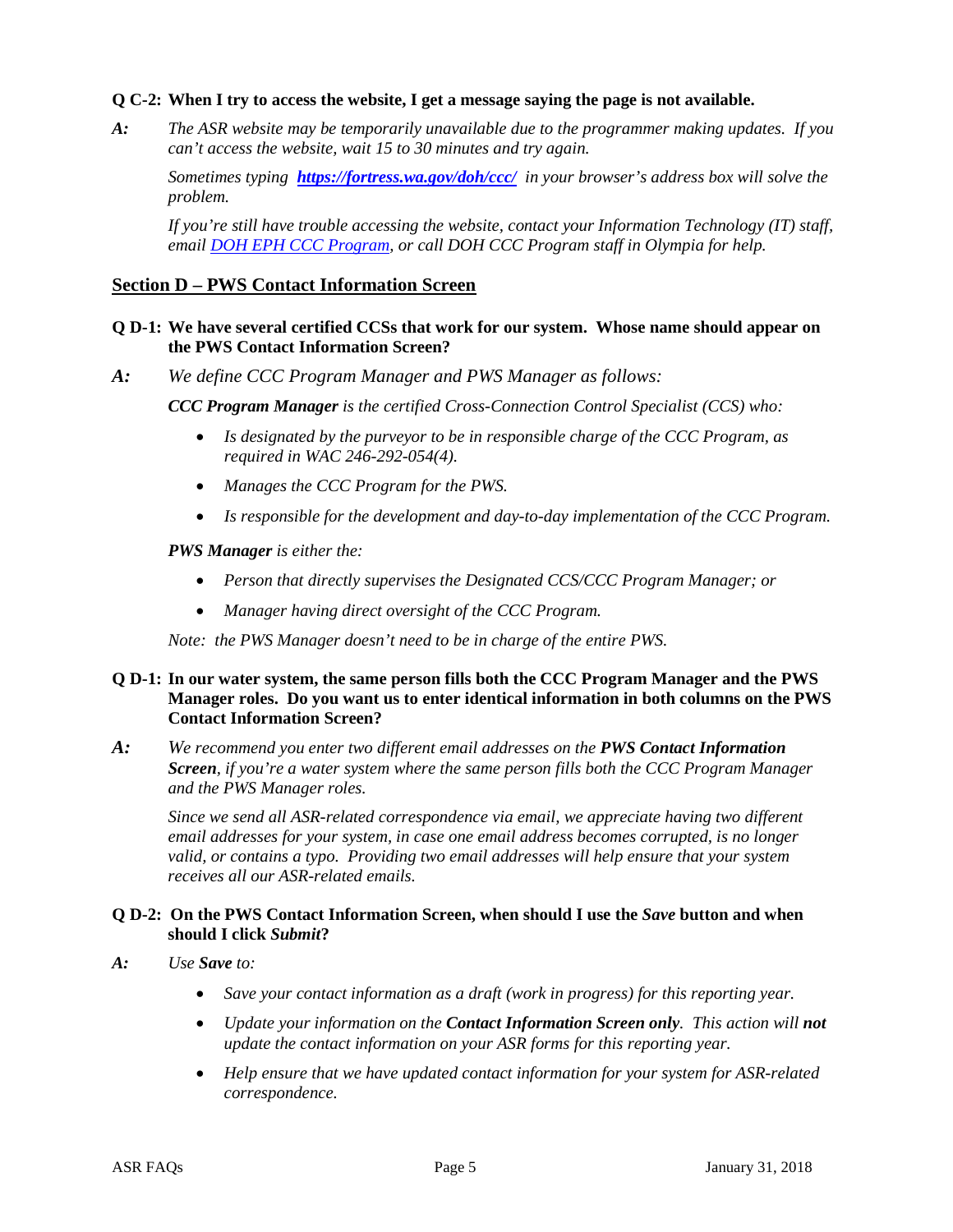#### *Use Submit:*

- *When you've finished entering data in all the required fields in both columns on the Contact Information Screen, and want the website to check your entries for errors.*
- *To trigger access to new ASR forms for this reporting year.*
- *Display your contact information on new ASR forms for this reporting year.*
- *Update/change your contact information on saved ASR forms for this reporting year.*
- **Q D-3: When I clicked the Submit button, the Contact Information Screen continued to display. Also, I can't access new forms for this reporting year on the Navigation Screen, because the Step 2: Start a New Form button is disabled (grayed out). What am I doing wrong?**
- *A: The Submit button on the Contact Information Screen prompts the website to check your system's contact information for errors.*

*If you remain on the Contact Information Screen after clicking Submit, you have data errors on this page. Errors may include:*

- *Missing required fields.*
- *Invalid phone number or email formats.*
- *Emails within a column that don't match.*

*To resolve the data errors:*

- *1. Scroll down the page to see the problem fields marked in red.*
- *2. Correct all data errors noted.*
- *3. Click Submit again.*
- *4. Repeat this process until you get the "Submit confirmation" message at the top of the Navigation Screen.*
- *5. Once the Submit confirmation message displays, the Step 2 button will be enabled on the* **Navigation Screen***, and you'll have access to new ASR forms for this reporting year.*

# **Section E: Required Field, Data Validation Error, Pop-Up, and Warning Messages**

- **Q E 1: When working on the PWS Contact Information Screen or one of my ASR forms, a red "required" displayed when I tabbed away from certain fields. What is this and what should I do?**
- *A: This is a Required Field Message. These messages appear when you've failed to enter data into a field DOH requires you to complete. You must complete all required fields to:*
	- *Successfully Submit your PWS Contact Information and gain access to new ASR forms.*
	- *Pass the data error checks within forms and change the status of each ASR form to Ready to Submit.*
	- *Pass the data error checks between forms and proceed to the ASR Forms Package Certification and Submission Screen.*

#### **Q E 2: When I tried to Submit my PWS Contact Information, a gray Validation Error message popped up. What is this and what should I do?**

*A: This is a Validation Error Message pop-up for a missing phone number.*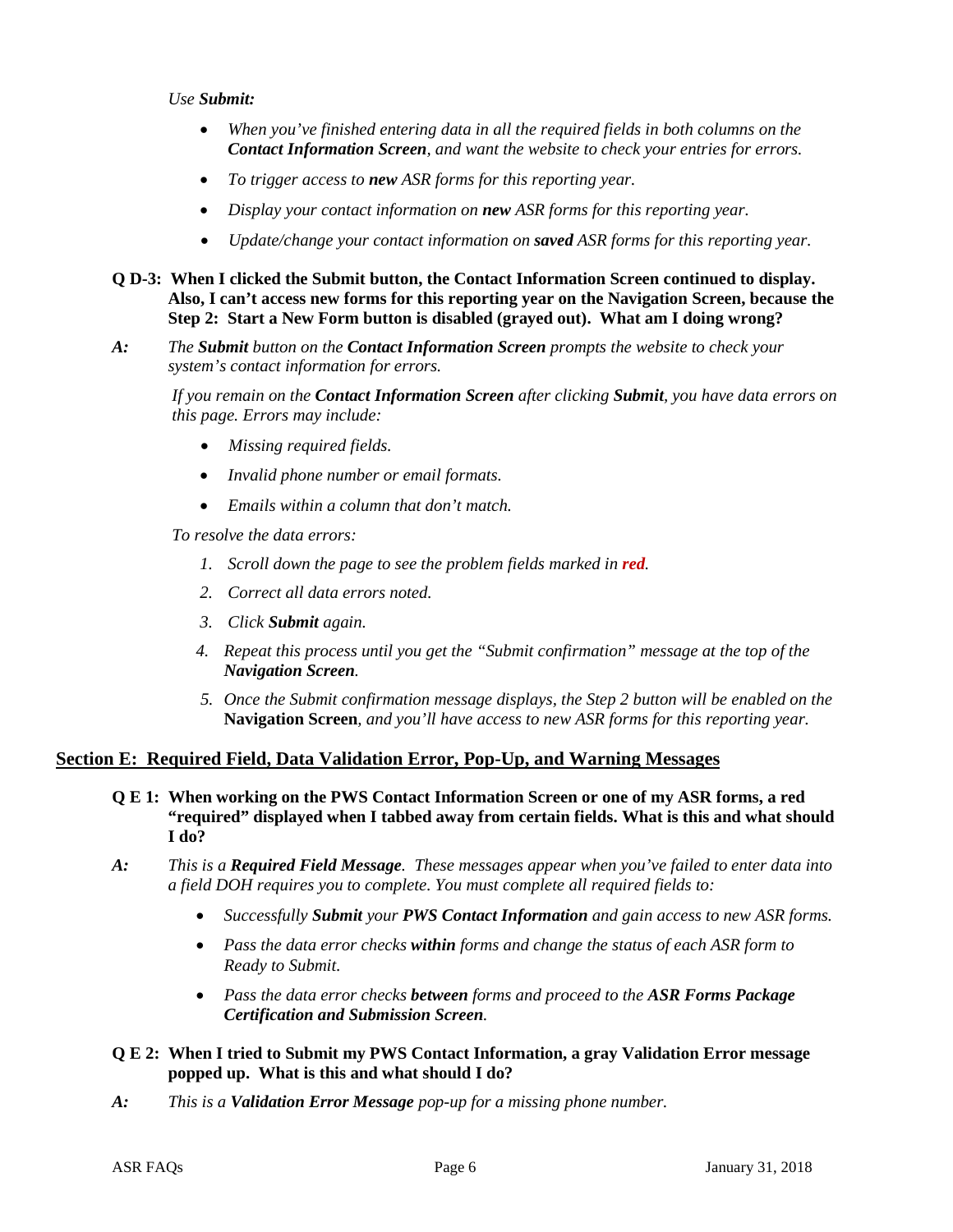*You must complete the phone number fields in both the CCS/CCC Program Manager and PWS Manager columns to successfully Submit your PWS Contact Information and gain access to new ASR forms.* 

#### **Q E 3: Sometimes I get a gray box that pops up when I** *leave* **a field on one of the ASR forms. What is this and what should I do?**

- *A: This is either a Data Logic Message or Reminder Message pop-up. We've developed:* 
	- *Data Logic Messages to let you know you've entered illogical data on an ASR form. For example, we've included data logic messages on pages 2, 3, 4, and 5 of the blue form.*
	- *Reminder Messages to remind you to complete additional:*
		- o *ASR forms, such as the Severe Health Hazard Facilities Form (gray) or new Exceptions Forms (green), based on the data just entered.*
		- o *Steps to Submit your ASR Forms Package to DOH.*

*If you get a pop-up message, click "Close" to get rid of the pop-up box, and for:*

- *Data Logic Messages, correct the data entered, either in the field in question or in the comparison field, to make the values logical; or*
- *Reminder Messages, complete the additional ASR form(s) and/or form submission steps noted.*

#### **Q E 4: A Warning! message box popped up when I clicked the Unsubmit All ASR Forms button. What is this and what should I do?**

*A: This is a Warning Message pop-up. We've developed these messages to caution you about the action you're about to take and to make sure you want to proceed with the requested action.*

*If the Unsubmit Warning Message box displays, click the "Yes" button to proceed with the Unsubmit process. Select "No" to stop the requested action.*

#### **Section F – Application Error Messages**

#### **Q F-1: I received a CCC Application Error Message when I was working in the ASR website. Have I lost all my data? What should I do now?**

*A: No, we've designed the ASR website to prevent data loss.* 

*If you get an Application Error Message:*

- *Contact DOH CCC Program Staff right away.*
- *Follow the on-screen instructions.*
- *Don't work on the ASR form page or screen that triggered the error message until you hear from DOH.*

*When you receive an Application Error Message, the website automatically notifies DOH IT staff, so our programmer can troubleshoot the problem.* 

*Once the programmer identifies the cause of the problem, DOH CCC staff will contact you.* 

*We'll let you know we've fixed the error at DOH (if the website caused the problem), or we'll tell you what corrections you need to make to resolve the problem.*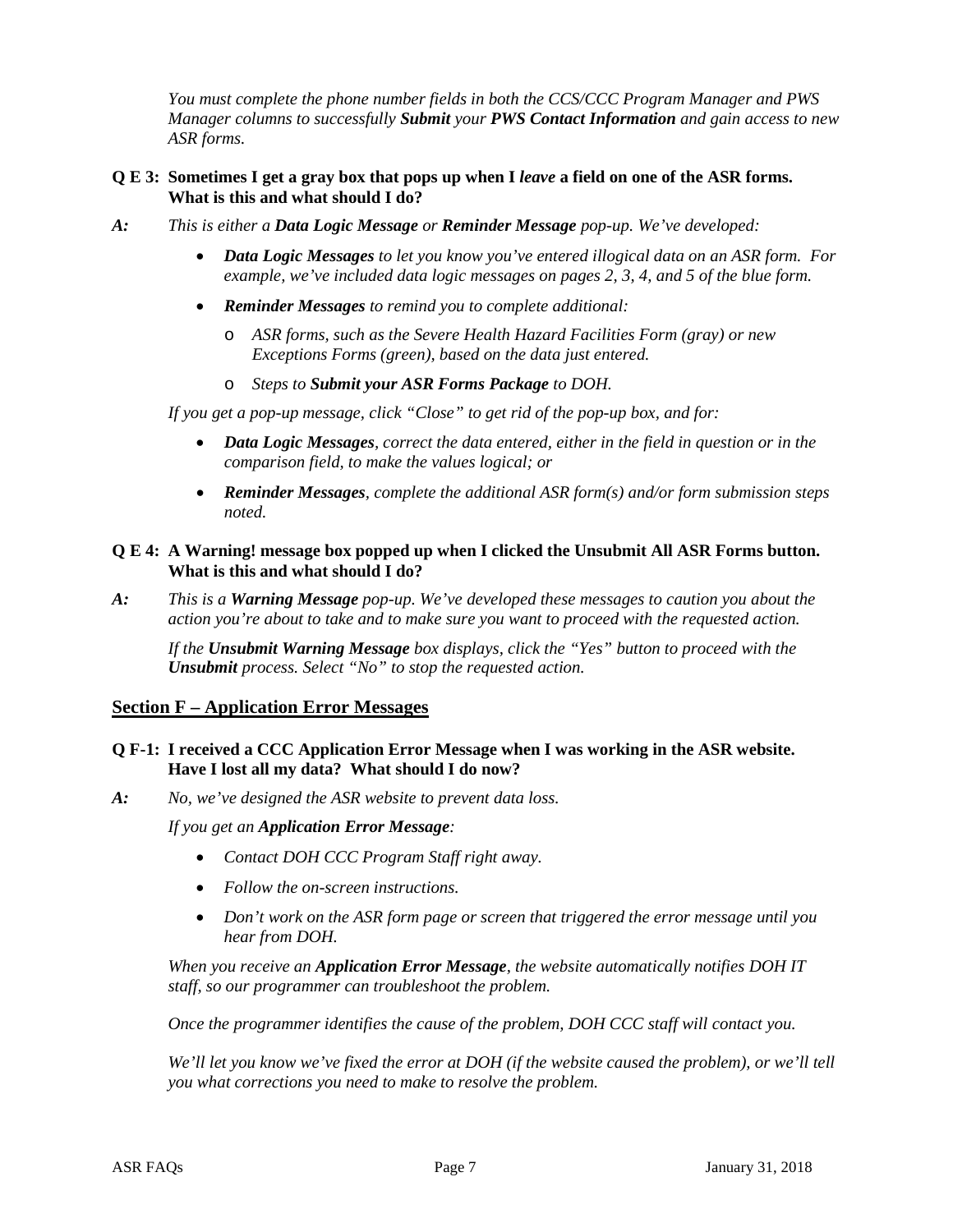# **Section G - Getting Help**

#### **Q G-1: Where can I get help, if I'm not sure how to properly complete my system's ASR forms?**

*A: We've posted documents on the Downloads page to help you complete your ASR forms.*

*Use the Downloads link in the left Site Directory to access the Downloads page. The left Site Directory displays on the Navigation Screen, PWS Contact Information Screen, and the New/Edit/Print Forms Screen.* 

*If you can't find the answers to your questions, contact DOH CCC Program staff by email at [cccprogram@doh.wa.gov](mailto:cccprogram@doh.wa.gov) or by phone.*

# **Section H - CCC Activities Annual Summary Report (blue form)**

## **Blue Form General**

#### **Q H-1: Do I have to complete every field on the blue form?**

- *A: Generally, yes, with the following exceptions:*
	- *Page 1, Part 2. If you answer "No" to the:*
		- o *Written CCC Program Plan question, the Written Program Plan date field and the Written Program Plan column will be grayed out to block data entry.*
		- o *CCC implementation activities question, the Being Implemented or Is Completed column will be grayed out to block data entry.*
	- *Pages 2 and 3, Part 3B and 3C. If the PWS doesn't serve any severe or high-hazard premises, and you answer "No" to Question 1 at the top of page 2, the website will gray out pages 2 and 3 to block data entry.*
	- *Page 3, Part 3C. If the PWS serves severe or high-hazard premises in the general category, but doesn't serve any high-hazard medical category premises, and you answer "No" to Question 2 at the top of page 2, the website will gray out page 3 to block data entry.*
	- *Page 5, Part 4B. If you answer "No" to any of the page 5 questions, the website will gray out the related number fields to block data entry.*

#### **Blue Form Page 1 Part 2: Status of CCC Program**

#### **Q H-2: Our CCC Program Plan doesn't address the minimum elements in the WAC and DOH hasn't approved it. We just began implementing our program. How should we report this?**

- *A: Provide your answers using the following guidance:*
	- *1. Written CCC Program Plan*: *Check "Yes", if the PWS has any written CCC Program Plan, policies or procedures, even if the program doesn't meet the WAC or isn't DOH-approved.*
	- *2. CCC Implementation Activities*: *Check "Yes", if the PWS had any CCC implementation activities during the reporting year, such as:*
		- *a. Establishing legal authority.*
		- *b. Conducting hazard evaluations and requiring backflow assemblies to be installed to protect the PWS.*
		- *c. Requiring assembly testing.*
		- *d. Developing and maintaining CCC records.*
		- *e. Enforcing the PWS's CCC Program requirements..*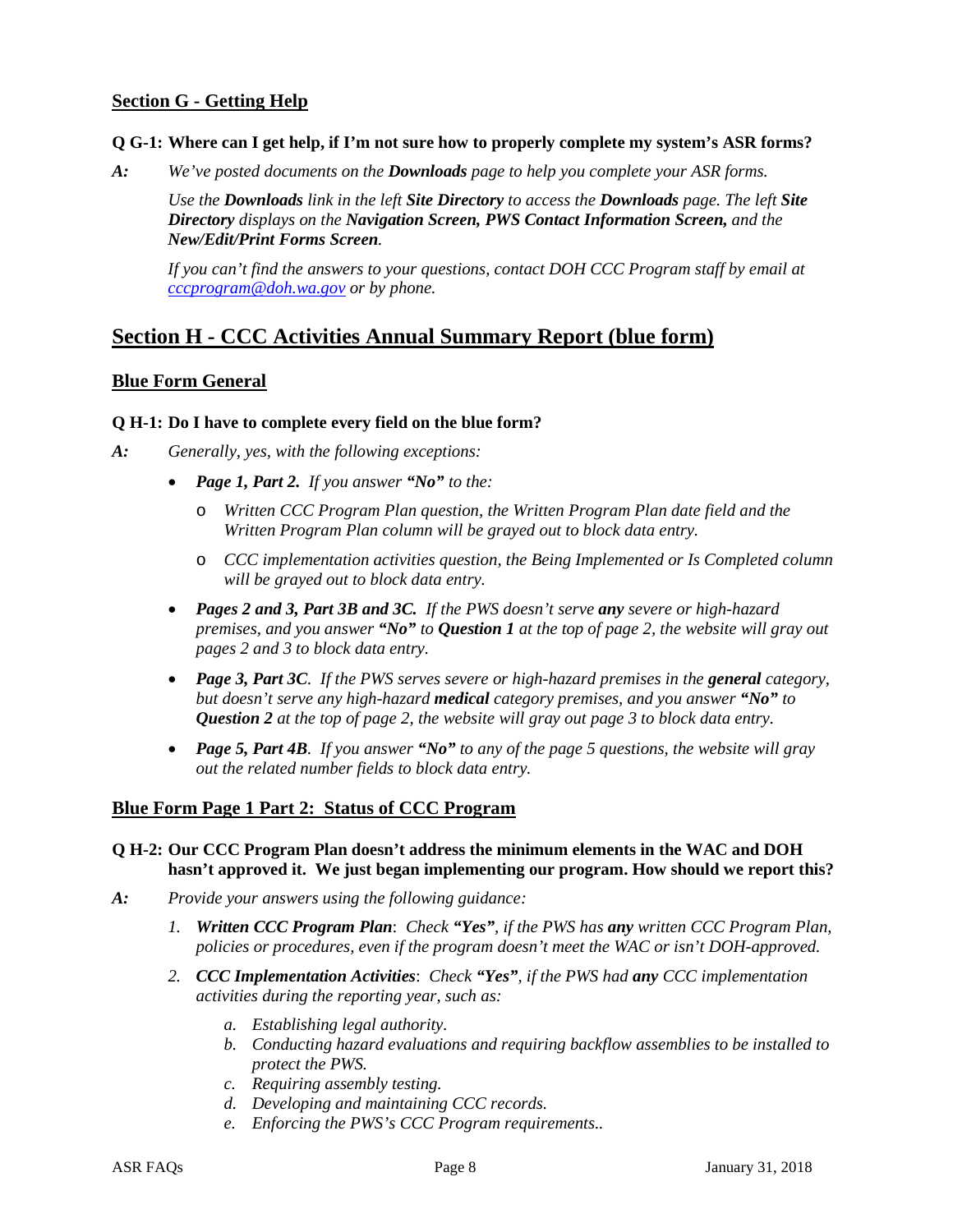## **Blue Form Part 3: System Characteristics**

- **Q H-3: How do I count connections for purposes of Page 1 Part 3A? Do I use actual connections (as counted by our system), "DOH calculated," or "DOH-approved" as shown on our Water Facilities Inventory (WFI) form?**
- *A: For purposes of Part 3A, use the actual number of service connections counted by your water system. This may differ from the WFI information, because of counting methods.*

*For example, for WFI purposes, DOH counts the living units in a multifamily building as separate connections, but the water purveyor may count a multi-family building as a single connection because the building has a single meter.*

*For CCC purposes, the count of actual connections to the water distribution system is more useful than the count used for the WFI, since actual connections represent conduits for contaminants to enter the public water system's distribution system. We use residential and non-residential connection numbers to assess the reasonableness of data you report on the blue form pages 2, 3 and 4.* 

*We recognize water systems may categorize types of connections differently. For example, some water systems may consider a large multifamily building as a "commercial" connection rather than a "residential" connection. If your data in Part 3A warrants an explanation, enter additional information in Part 6 Comments and Clarification.*

*Note: we use WFI total connection information to identify which systems must submit ASR forms.*

#### **Q H-4: On Parts 3B and 3C, the severe and high-hazard premises tables, should I include Table 9 premises that currently have only** *in-premises* **backflow prevention?**

*A: Count the connections to these premises only in the Number Served (Column A).* 

*Don't include them in the With Premises Isolation by AG or RP (Column B) or in the Premises Isolation AG Inspected or RP Tested (Column C), even if all the in-premises preventers have been inspected and tested.*

*Note: severe and high-hazard premises with in-premises backflow prevention only don't comply with the mandatory premises isolation requirements (by AG or RP) in the drinking water rules [WAC 246-290-490(4)(b)]. Water systems reporting Table 9-type premises without premises isolation by AG or RP will be subject to DOH enforcement.*

#### **Q H-5: On Parts 3B and 3C, should I include severe and high-hazard premises that currently have only double check valve assemblies (DCVAs) installed for premises isolation?**

*A: Follow the "counting" directions in QH-4 above.* 

*Table 9 type premises isolated with DCVAs don't comply with the requirements for mandatory premises isolation by AG or RP in the drinking water rules [WAC 246-290-490(4)(b)]. Water systems reporting Table 9 type premises without premises isolation by AG or RP will be subject to DOH enforcement.* 

#### **Q H-6: On Parts 3B and 3C, should I include "other" premises that we consider Table-9 type premises requiring isolation with an RP-type assembly?**

*A: Table 9 of WAC 246-290-490 is not all-inclusive.* 

*Thus, we expect water systems to use the "Other" rows near the bottom of the tables on pages 2 and 3 to identify other types of severe and high-hazard premises served by the PWS.*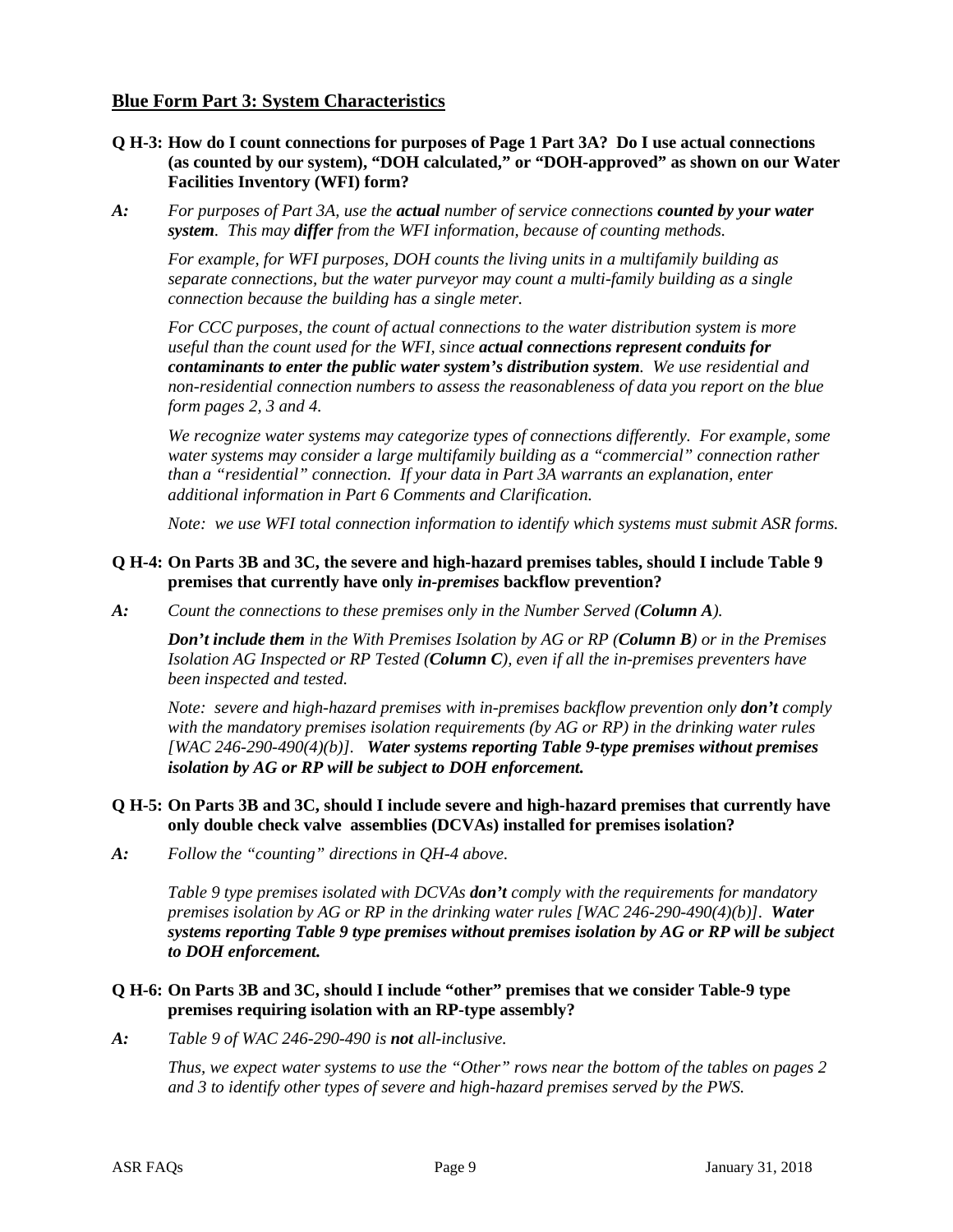*You may enter as many "other" rows as needed on pages 2 and 3. You may also group like premises into categories, for example, "Other Commercial" or "Other Manufacturing".*

*Don't enter low-hazard premises (such as tall buildings) on pages 2 or 3 where the water system requires a DCVA for premises isolation. In Part 1J of the cream form, indicate whether the PWS requires non-residential, low-hazard premises to install premises isolation preventers.*

## **Q H-7: On Part 3B, what shall I enter on the row pertaining to wastewater lift stations and pumping stations (non-residential only)?**

*A: Count only non-residential connections with wastewater pump stations where your system's potable water supply is available for maintenance of the pump station. This would include pump stations such as those belonging to the wastewater collection agency (usually the municipal sewage system) and those located on commercial and industrial premises.*

*Count connections only to the non-residential wastewater lift or pump stations where your system's water is supplied in any of the following ways:*

- *Hard plumbed to the pump station itself.*
- *Not hard-plumbed to the pump station, but instead is located on the same property as the pump station, such as through a yard hydrant or hose bib.*
- *Not hard plumbed to the pump station, but instead is readily available in the vicinity of the pump station, such that it would be reasonable to assume that the potable water could be used for maintenance of the pump station.*

*The purveyor's Designated Cross-Connection Control Specialist/CCC Program Manager is responsible for making determinations of water use related to wastewater lift and pump stations.*

### **Q H-8: On Part 3B, should I include premises such as large grocery stores with meat departments as food processing plants?**

*A: DOH doesn't generally include grocery stores with meat departments in the food processing plants category. However, PWSs that require premises isolation by AG/RP for such premises can report these grocery store connections in the "Other" row at the bottom of the table.*

#### **Q H 9: For Part 3C, how can I find out the type and number of Medical Category premises my system serves?**

*A: Use the Medical Category Table Resource Information on the ASR website's Downloads page. The Medical Category table lists websites and other information sources to help you determine whether your PWS serves any of the medical-type premises listed on Part 3C.*

## **Q H 10: For Part 3C, how should I count a connection that serves more than one type of medical category? For example, how should I count a building with a same-day surgery center and a psychiatric clinic?**

*A: For multi-tenant facilities where you serve different medical category premises through a common service connection, count the connection under the medical category your Designated CCS considers to pose the highest contamination hazard to the water system. In this example, count this connection in the same-day surgery category. Do not count the service connection more than once on the table on page 3, Part 3C.*

#### **Q H 11: Will my water system be subject to compliance if I report medical premises that are not isolated by an RP or AG?**

*A: Yes, unless you've granted the premises an exception to mandatory premises isolation based on the results of a recent hazard survey by your system's CCS.*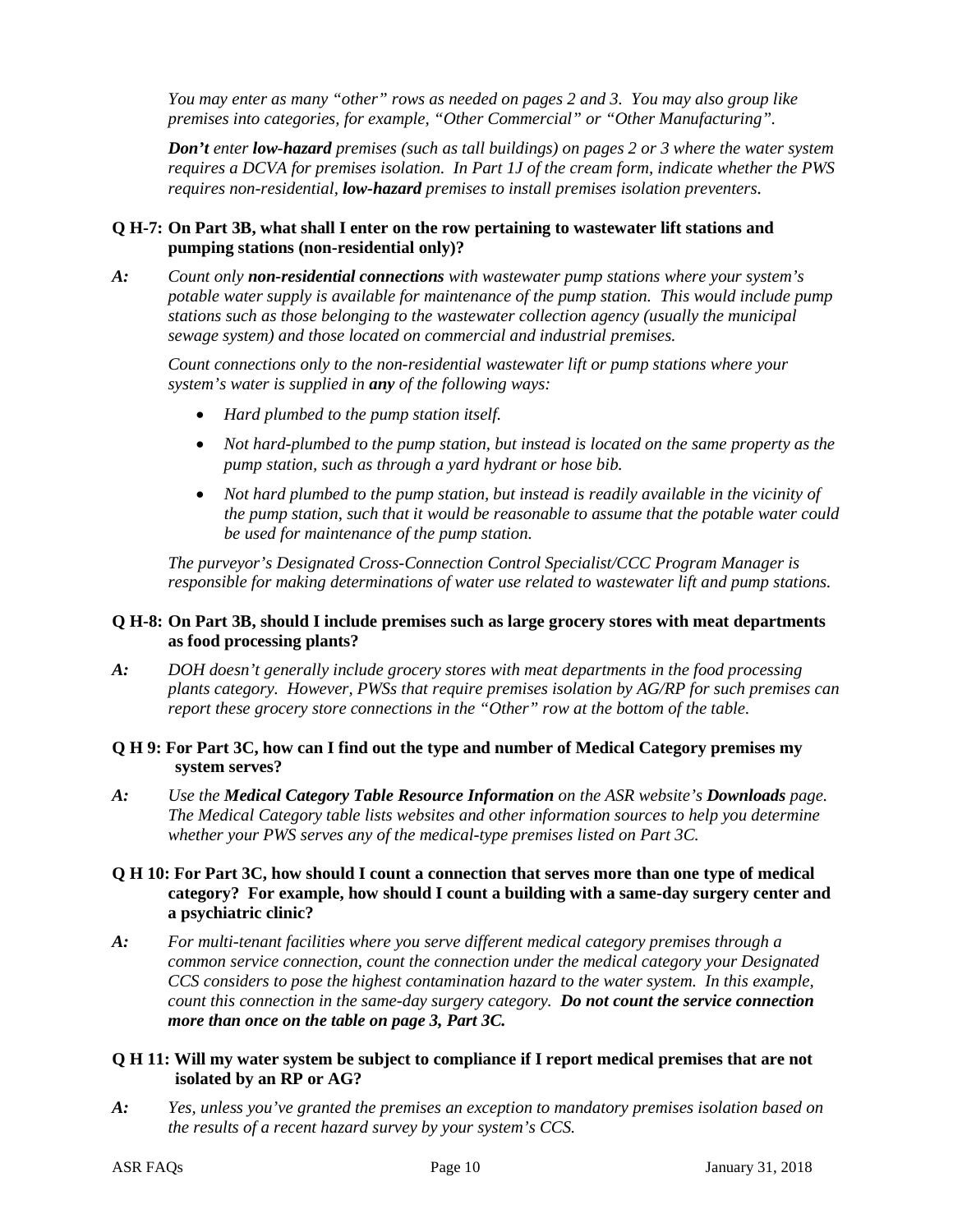# **Blue Form Part 4A: Backflow Preventer Inventory and Testing During Reporting Year**

#### **Q H-12: Can you clarify what the terms "premises isolation" and "in-premises prevention" mean?**

- *A: These backflow industry terms are defined as follows:*
	- *Premises isolation means a backflow prevention strategy in which an approved backflow preventer (RP or AG) is installed on the service line at or near the meter or property line (or where the service line first enters the building) to isolate the customer's entire plumbing system from the public water system. Premises isolation preventers directly protect the public water system's distribution system from contamination and are required for severe and high-hazard premises of the type on Table 9.*
	- *In-premises prevention means a backflow prevention strategy in which an approved backflow preventer is installed either at the point of hazard such as a plumbing fixture (fixture protection) or at a location to isolate an area, such as a laboratory wing, within the customer's premises (area isolation). In-premises preventers protect the customer's plumbing system from contamination, and in most cases are required by the Uniform Plumbing Code amended for Washington. Under the drinking water rules, water systems may rely solely on in-premises preventers to protect the public water system from contamination for non-Table 9 type premises only***.**

#### **Q H-13: Many of the rows in the Backflow Preventer Inventory and Testing tables seem to ask for the same data. Can you clarify what the different rows mean?**

- *A: The two tables reflect DOH's interest in inventory and testing data for two different categories of backflow preventers:* 
	- *1. Premises isolation preventers (Table 1).*
	- *2. In-premises preventers installed for fixture protection or area isolation (Table 2).*

*Some rows do ask for the same type of data. However, Rows 1-7 apply only to the premises isolation preventers; and Rows 8-14 apply only to in-premises preventers.* 

*In addition to the two preventer categories described above, DOH is also interested in inventory and testing data on existing versus new backflow preventers. We're specifically interested in data on backflow preventers placed into service:* 

- *1. Before the current reporting year.*
- *2. During the current reporting year.*

#### **Q H-14: We don't track atmospheric vacuum breakers (AVBs) on irrigation systems. How do we report this?**

*A: If you don't track AVBs on irrigation systems, answer "No" to the AVB question located between Tables 1 and 2 on page 4. This* w*ill prompt the website to enter "unk" in the AVB column fields in rows 8 through 14.*

#### **Q-H-15: What is a failure? Why is it important that all failures be counted and reported to DOH?**

*A: We define a failure as any time a backflow preventer fails to pass a field test or inspection by a DOH-certified Backflow Assembly Tester (BAT) in the reporting year. When this occurs, count it as one failure in the appropriate rows on the tables on page 4.*

*Count multiple failures of the same preventer as one failure for the reporting year. It doesn't matter whether the backflow preventer passed the field test after cleaning or repairs.*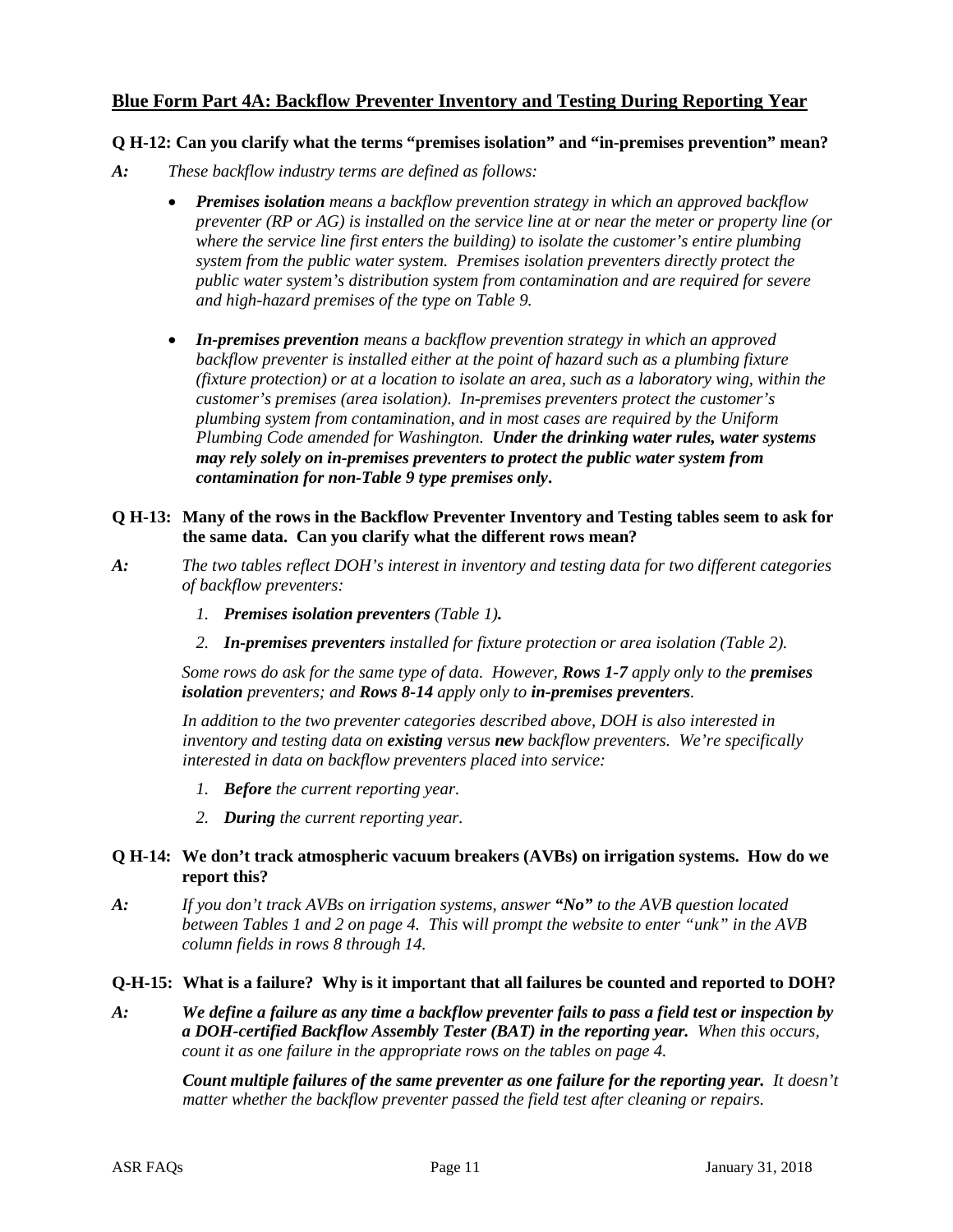*It's very important to count all backflow preventers that fail at least one test (or inspection) during the reporting year. DOH frequently receives requests or proposals to relax the annual testing requirement due to the apparent lack of failures. DOH needs accurate failure rate data to justify the annual assembly testing requirement.*

## **Q H-16: We require some assemblies installed at severe health hazard facilities to be tested twice per calendar year**. **How should we report these tests and failures (if any) on the Backflow Preventer Inventory and Testing tables?**

*A: Count the multiple tests per calendar year as one test, since DOH is interested in knowing whether an assembly was tested at least once during the reporting year.* 

> *Similarly, if an assembly failed multiple tests in the reporting year, count the multiple failures as one failure.*

## **Q H-17: How should we report detector assembly inventory and testing information?**

*A: Count each RPDA or DCDA as a single assembly, i.e. only once in the RPDA or DCDA column as appropriate. Don't count the bypass separately.* 

> *Count as one test the tests of the mainline assembly and bypass assembly. Count as one failure the failure of either the mainline or bypass assembly or both assemblies.*

*Count an entire detector assembly removed from service as one assembly removed from service.* 

*Do not count a bypass assembly replacement as a detector removed from service.*

## **Q-H-18: Our system tracks both premises isolation and in-premises/fixture protection backflow preventers. Which ones do we report in Part 4A?**

- *A: In Part 4A, report preventers that provide the primary means of backflow prevention for the public water system. In other words, count the preventers that directly protect the public water system from contamination. You must count and report the following backflow preventers:*
	- *Premises isolation backflow preventers.*
	- *Fixture protection (or area isolation) backflow preventers that directly protect the public water system. You must report these for connections where no premises isolation backflow preventer is installed.*

*To illustrate, consider the following examples:*

#### *Example 1: Table 9 Facility with Premises Isolation*

- *A premises isolation RPBA is installed on the service line to the facility at the meter.*
- *All fixtures within the facility's plumbing system have the proper backflow preventers.*
- Count and report only the premises isolation RPBA. Include the count in Part 4A Table 1.

# *Example 2: Non High-Hazard Facility with Dedicated Irrigation Line without Chemical Injection*

- *A DCVA is installed on the dedicated irrigation line to this facility.*
- *No other hazards have been identified for this facility.*
- *Count and report the DCVA as a Premises Isolation Preventer in Part 4A Table 1.*

#### *Example 3: Non High-Hazard Facility with Fixture Protection Only (no premises isolation).*

- *Your system serves a small convenience store. Your CCS's hazard survey determines this is not a high-hazard facility and does not require a premises isolation backflow preventer.*
- *The store decides to install a carbonated beverage machine.*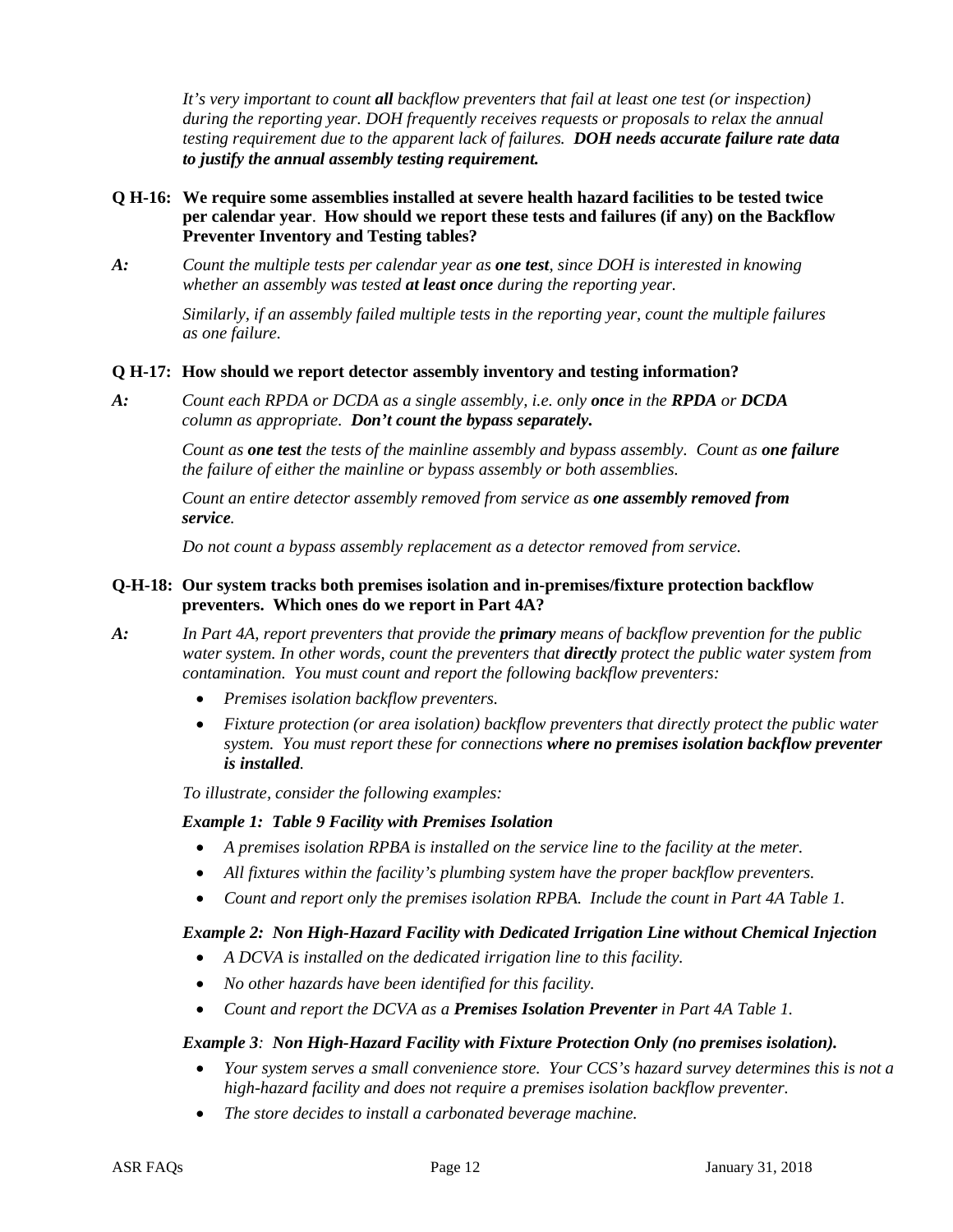- *As required by the Uniform Plumbing Code amended for Washington, the owner installs an RPBA on the water supply line to the carbonated beverage machine.*
- *The purveyor relies on the in-premises, fixture protection RPBA on the beverage machine to protect the public water system.*
- *Count and report the RPBA as an In-Premises Preventer in Part 4A Table 2.*

*We're aware that some municipal purveyors track all assemblies within their cities. To ensure proper reporting on your ASRs, you should track the following for each backflow preventer in your database:*

- *Function: whether the backflow preventer is installed for premises isolation or in-premises prevention (fixture protection or area isolation).*
- *Whether the backflow preventer directly protects the public water system, so you can determine whether you need to include it in the counts in Part 4A.*

## **Q H-19: Can you give an example on how to properly complete one of the Part 4A tables?**

*A: Yes. Assume that:* 

- *1. A water system has 50 premises isolation DCVAs in service at the beginning of the reporting year.*
- *2. Of these 50 DCVAs, 45 were inspected and tested during the reporting year and 4 failed.*

*Assume that during the reporting year:*

- *1. 8 new premises isolation DCVAs were installed as follows:*
	- *a. 5 were installed at connections not previously protected.*
	- *b. 3 were installed to replace existing DCVAs (beyond repair).*
- *2. All 8 new DCVAs were tested upon installation and 1 failed.*
- *3. 2 existing premises isolation DCVAs were replaced by premises isolation RPBAs (due to a change in use of the premises).*
- *4. 1 existing premises isolation DCVA was removed from service (building demolished).*

*Report the entries in Table 1 under the DCVA column for rows 1-7 as follows:*

|                                                                                          | <b>Backflow Preventer Category and Inspection/Testing Information</b> | <b>DCVA</b> |  |  |
|------------------------------------------------------------------------------------------|-----------------------------------------------------------------------|-------------|--|--|
| Table 1: Premise Isolation Preventers (include preventers isolating PWS-owned facilities |                                                                       |             |  |  |
| <b>Existing Premises Isolation Backflow Preventers</b>                                   |                                                                       |             |  |  |
|                                                                                          | In service at beginning of reporting year                             | 50          |  |  |
| $\mathcal{P}$                                                                            | Inspected and/or tested in reporting year                             | 45          |  |  |
| 3                                                                                        | Failed inspection or test in reporting year                           | 4           |  |  |
| <b>New Premises Isolation Backflow Preventers</b>                                        |                                                                       |             |  |  |
| 4                                                                                        | Installed in reporting year                                           | 8           |  |  |
| 5                                                                                        | Inspected and/or tested in reporting year                             | 8           |  |  |
| 6                                                                                        | Failed inspection or test in reporting year                           | 1           |  |  |
| Premises Isolation Backflow Preventers (existing or new)                                 |                                                                       |             |  |  |
|                                                                                          | Removed from service in reporting year*                               | $6*$        |  |  |
| Total Premises Isolation Preventers at End of Reporting Year**                           |                                                                       | $52**$      |  |  |

*\*Preventers taken out of service include those that were replaced, whether or not the replacement preventers were of the same type or a different type. In this example, the 6 DCVAs taken out of service include 3 replaced by new DCVAs,2 replaced by RPBAs, and 1 removed but not replaced.*

*\*\*The website calculates the Total of 52 DCVAs as follows: 50 existing DCVAs plus 8 new DCVAs installed during the reporting year, minus 6 taken out of service. In this example, you should report the 2 new premises isolation RPBAs (replacing the DCVAs) in the Table 1 RPBA column in row 4 (installed in the reporting year).*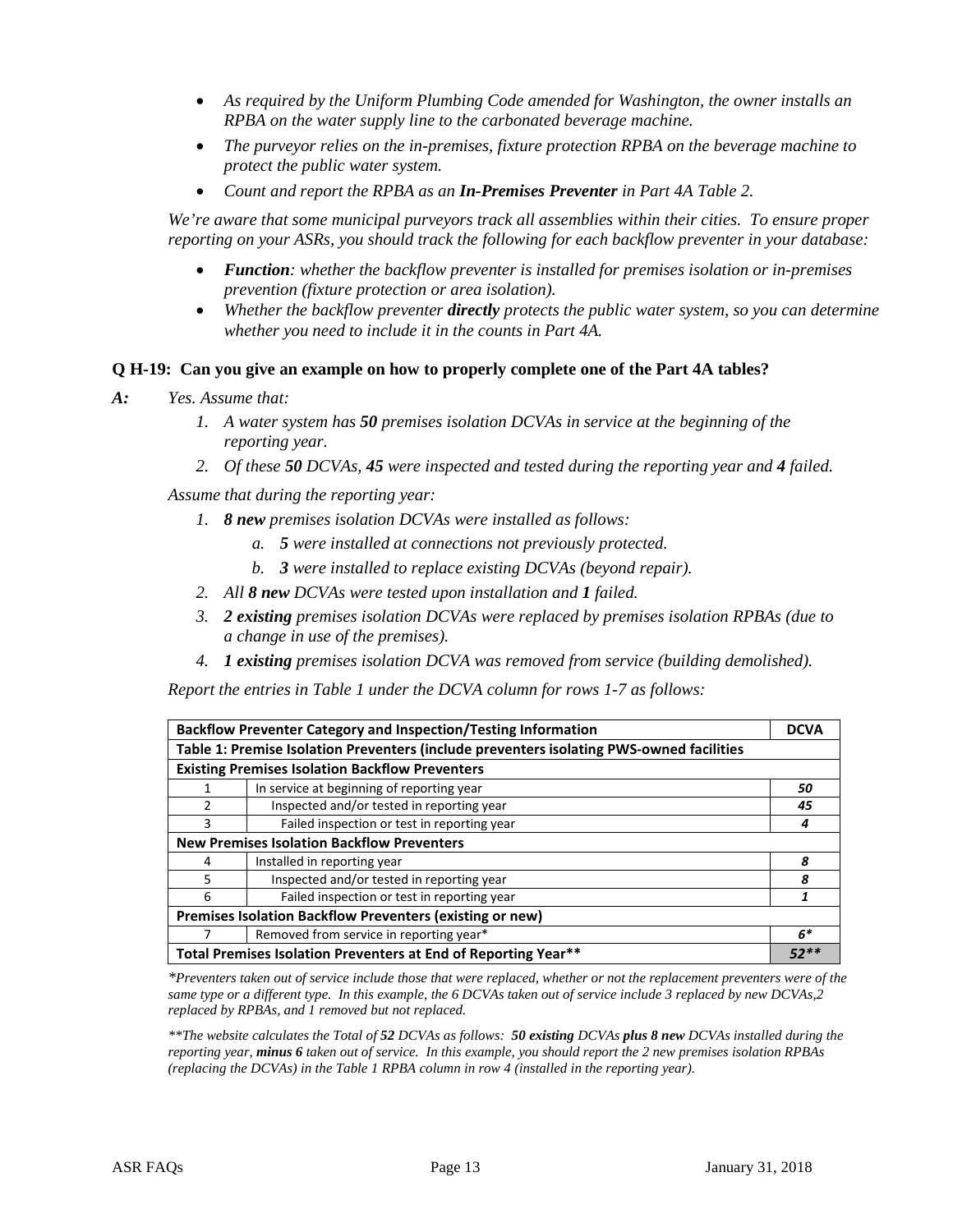# **Blue Form Page 5 Part 4B: Other Implementation Activities**

#### **Q H-20: Can you explain what you're looking for in the On-Site Hazard Surveys table?**

- *A: We're interested in knowing:*
	- *Whether your system's CCS conducted any hazard surveys during the reporting year and the total number of surveys conducted.*
	- *Of the hazard surveys conducted in the reporting year, how many new connections and how many existing connections your CCS evaluated for cross-connections.*
	- *Of the connections surveyed in the reporting year, how many new connections and how many existing connections required backflow prevention to protect the public water system from contamination. For reporting purposes, you should include connections where your CCS required either premises isolation or in-premises preventers to protect the public water system.*
	- *For existing connections requiring backflow prevention, count connections that needed a new backflow preventer (no backflow preventer installed previously), additional backflow prevention (for example, premises isolation), or a more protective backflow preventer (RP required where had DC before).*

*For example, during the reporting year, your CCS conducted a hazard survey of an existing hospital. The CCS found 4 connections, and none of them had premises isolation backflow preventers installed. For this scenario, you would:*

- *Answer "Yes" to the hazard survey question and report conducting one (1) on-site hazard survey.*
- *Report four (4) connections surveyed for hazards to PWS (in row #1 of hazard survey table in the existing column).*
- *Report that four (4) connections required backflow prevention to protect the public water system from contamination (row #2 of hazard survey table in the existing column).*

#### **Blue Form Part 5: Backflow Incidents, Risk Factors and Indicators**

#### **Q H-21: Do we include water leaks (at joints) as "main breaks"?**

*A: Do not count leaks at joints or corporation stops as main breaks. However, if your system didn't distinguish between these for the reporting year, estimate the number of main breaks in Part 5, and provide an explanation in the Part 6: Comments and Clarifications section of the blue form. Next reporting year, track and report main breaks separately from water leaks.*

#### **Q H-22: Do we include planned or scheduled water outages as "water outage events"?**

*A: Yes, you should include planned or scheduled water outages as water outage events, because they may result in backflow from connections to premises without backflow prevention.*

# **Section I - Cross-Connection Control Program Summary (cream form)**

#### **Q I-1: Do I have to complete every field on the cream form?**

A**:** *Generally, yes, except for fields the website completes for you. The website disables and grays out these fields.*

*Please note the website completes Part 1L row 3 on page 3 of the cream form based on your water system's past Exceptions (green form) data.*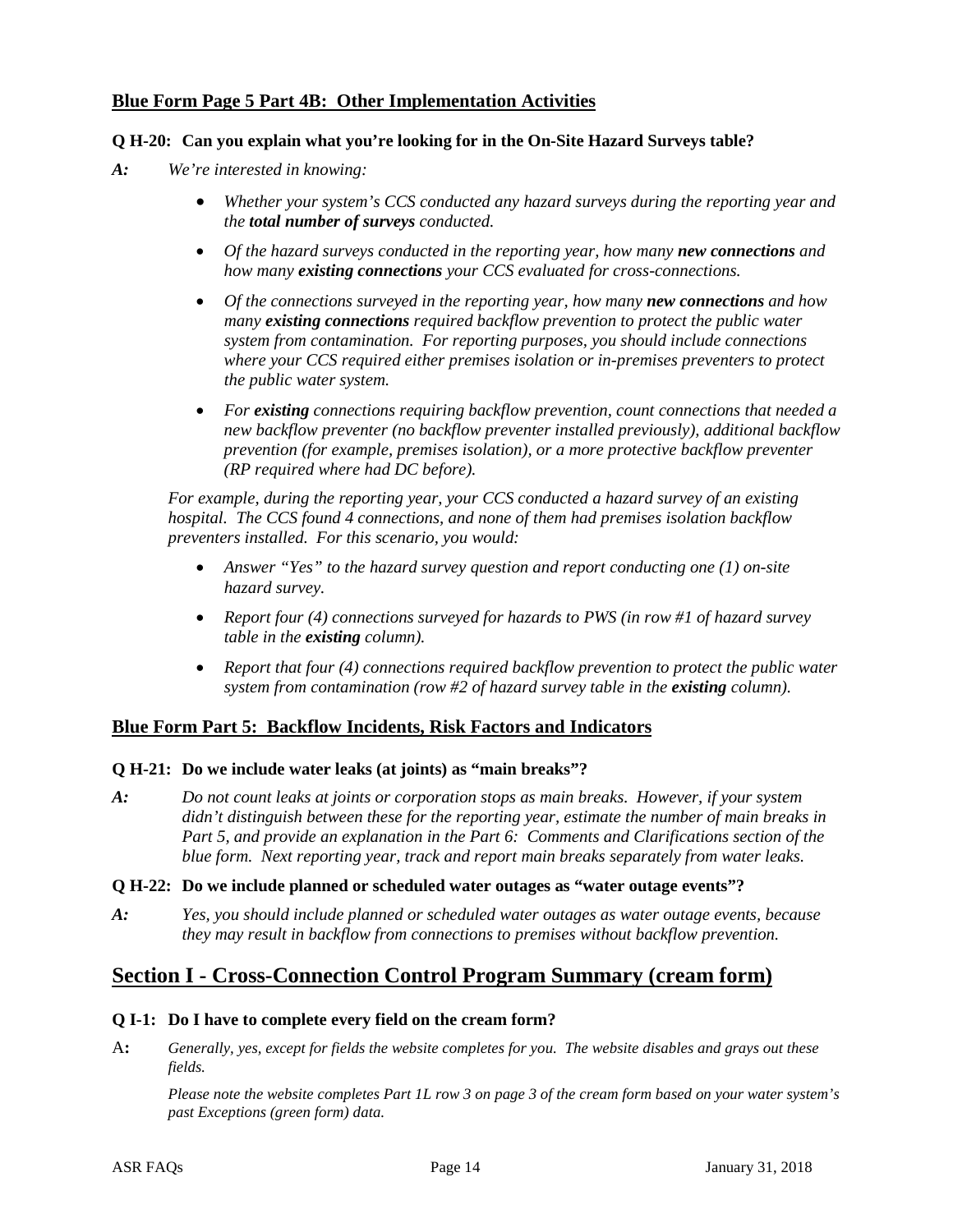#### **Q I-2: Does the cream ASR form include data error checks like the other ASR forms?**

*A: Yes, like the other ASR forms, the cream form includes data error checks to help users provide complete and logical CCC data.* 

*Click Ready to Submit to trigger the data checks within the form.* If the **Data Errors Screen** displays:

- *1. Click the page links to go to the page(s) with the error(s).*
- *2. Look for the required fields messages and data logic messages (in red) to help you identify the data errors on that page.*
- *3. Correct the errors noted and repeat the Ready to Submit process until the New/Edit/Print Forms Screen displays and your cream form's status changes to Ready to Submit.*
- **Q I-3: We're revising our written CCC Program Plan. What should we report on the cream ASR?**
- *A: Report on the status of your written CCC Program Plan at the end of the reporting year (December 31st).*

*Note in Part 3: Comments and Clarifications, that you're revising your written CCC Program Plan.* 

*Next year, update your cream form responses based on the revised CCC Plan.*

#### **Q I-4: On page 1, Part 1A, why doesn't the Program Type list include a category where the PWS relies solely on an In-Premises Prevention (fixture) type of a CCC Program?**

- *A: Implementation of a CCC Program that relies on In-Premises Prevention (fixture protection) as the only method of backflow prevention does not comply with the Washington's state drinking water regulations [WAC 246-290-490(2)(f)]. Under the WAC, the water system must implement either a:*
	- *1. Premises isolation only program.*
	- *2. Combination program that relies on both premises isolation and in-premises prevention.*

*Per WAC 246-290-490(4)(b), the water system must be protected from backflow from severe and high-hazard premises(such as those listed on Table 9) by a premises isolation RP or AG. Severe hazard premises require additional backflow prevention (in-plant air gaps) if an RPtype assembly is installed for premises isolation.*

*Some water systems may not currently serve any severe or high-hazard premises requiring mandatory premises isolation. However:*

- *When a high-hazard facility applies for water service, the water system must require a premises isolation AG or RP to be installed before providing service.*
- *If a severe hazard facility applies for water service, the water system must require backflow prevention per WAC 246-290-490(4)(b)(ii) to be installed before providing service.*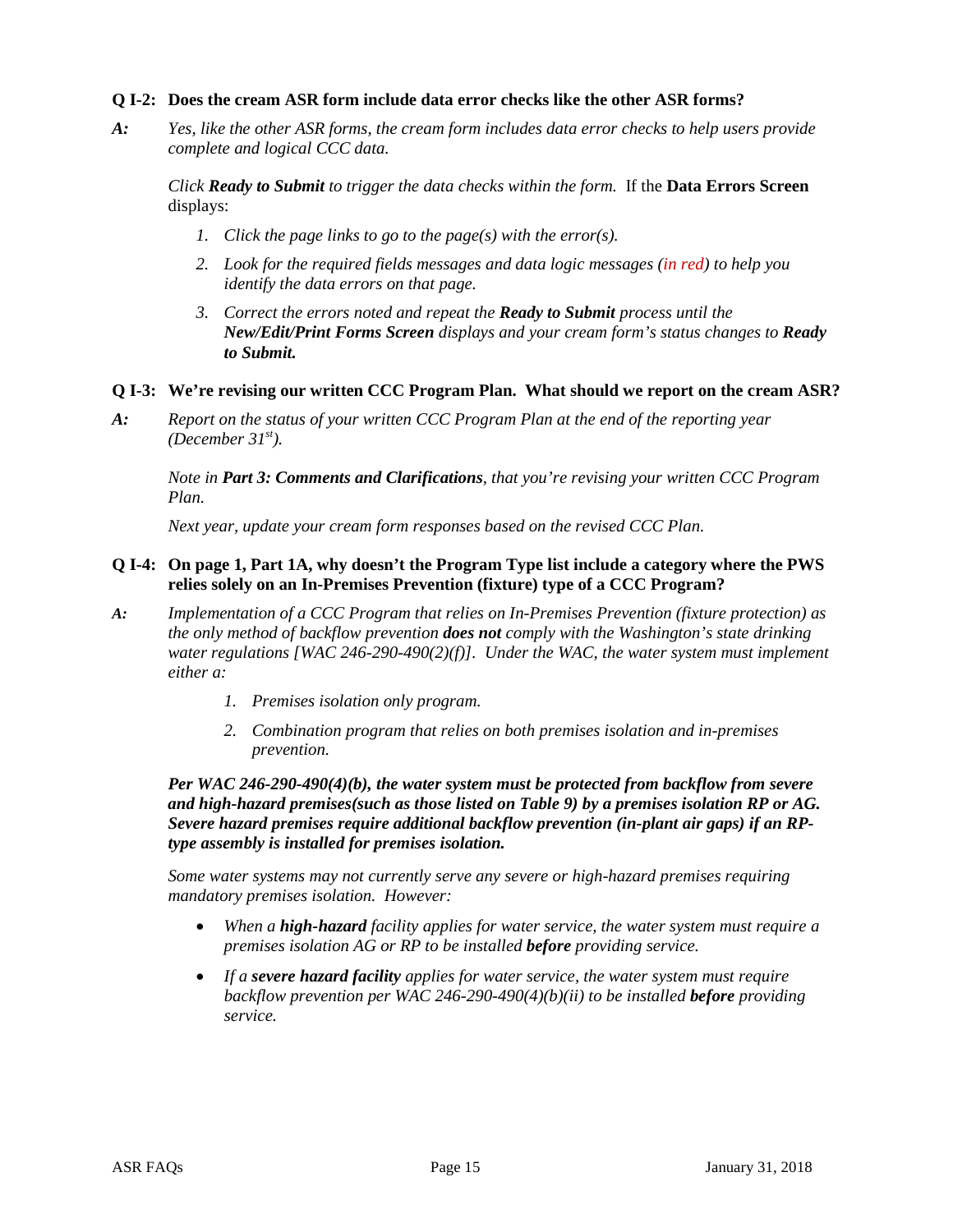# **Cream Form Part 1B: Coordination with Authority Having Jurisdiction (AHJ).**

### **Q I-5: Who is the "Authority Having Jurisdiction"?**

*A: For ASR purposes, the term "AHJ" means the local official, department, or agency that enforces, in the water system's service area, the plumbing code adopted by the Washington State Building Code Council.* 

*Typically, the City or County Building Official acts as the AHJ. However, for unincorporated areas and certain cities in King County, Seattle-King County Health Department assumes this role.* 

*The Uniform Plumbing Code (UPC) amended for Washington is the current state plumbing code. The term "AHJ" replaces the term "Local Administrative Authority" (LAA) used previously in the UPC.* 

*Do not list DOH, other local health jurisdictions, fire districts, or other state agencies as AHJs, since they don't enforce the UPC.*

## **Cream Form Part 1D: Typical Program Responsibilities**

#### **Q I-6: What do you mean by "Responsible Party"?**

*A: Generally we mean the entity that arranges and directly pays for the CCC Program Activity listed..*

# **Cream Form Part 1E: Backflow Prevention for Fire Sprinkler Systems**

- **Q I-7: For retrofits to high and/or low-hazard fire sprinkler systems, we allow a range of number of days for compliance. What should we enter in the field provided?**
- *A: Enter the larger number of days in the range, since you can enter only one value in each "number of days" field. The website blocks entry of text or characters (such as dashes or math symbols) in these fields.*

# **Cream Form Part 1J: Backflow Prevention for Non-Residential Connections**

#### **Q I-8: What types of non-residential customers fall into the various categories?**

- *A: Examples of non-residential customers in the various categories include but are not limited to:*
	- *Commercial: Stores, shopping centers, gas stations, restaurants, office buildings.*
	- *Industrial: Plants for manufacturing aircraft, automotive, electronic, or wood products.*
	- *Institutional*: *Schools, college campuses, and government buildings.*

#### **Cream Form Part 1L: Policies Regarding Exceptions to Mandatory Premises Isolation**

#### **Q I-9: How do I fill out Page 3 Part 1L about my system's Exceptions policies and procedures? Why can't I enter data in Row 3?**

- *A: The following describes the items in Part 1L:*
	- *Row 1: Your written CCC Program Plan should specify whether your water system allows or prohibits Exceptions. Select the "Yes" or "No" radio button to reflect your system's choice. If your CCC Program Plan is silent on the issue of Exceptions, or if you don't have a written Program Plan, select the "Doesn't Address" radio button.*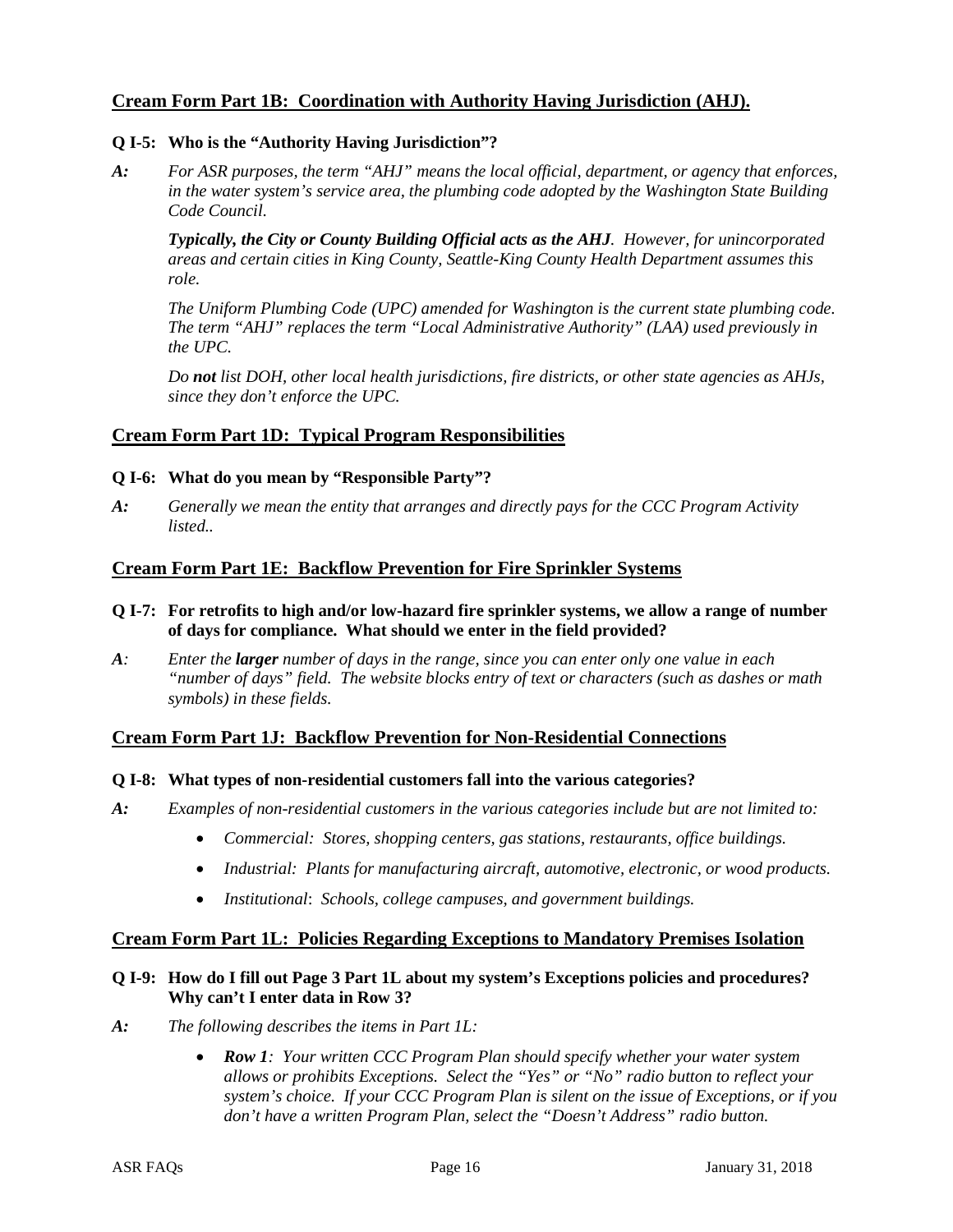- *Row 2: If your water system granted or would consider granting new Exceptions in the reporting year, select the "Yes" radio button (regardless of your answer in Row 1).*
- *Row 3: The website answers this question for you based on your water system's Exceptions history from past reporting years. The website will select the "Yes" radio button if your system reported granting any Exceptions in past reporting years (regardless of your answers in either Row 1 or Row 2).*

*Note: Selecting the "No" radio button in Row 2 will block access to new Exception (green) forms. If the "Yes" radio button in Row 3 is checked, you'll be able to access past Exceptions on the List of Exceptions Screen to view, print, renew, or cancel. See Q J-4 for more information.*

# **Cream Form Part 2: CCC Program Record-Keeping Software**

#### **Q I-10: We used Access, Excel, or other similar software to develop our water system's CCC record-keeping system. Is that considered "Custom-Developed" CCC software?**

- *A: Use the guidelines below to help answer your question. Select:*
	- *Custom Developed for or by PWS if your water system's CCC record-keeping system took considerable time and effort to develop (requiring the expertise of database programmers) and includes many automated operations.*
	- *Other Commercial (non-CCC) Software if your water system uses commercial software such as Access or Excel essentially off-the-shelf ("as is") or with minimal customization.*

*If your water system uses commercially available CCC software (such as Tokay or XC2) customized for your system, identify the name of the commercial software used. Do not select "Custom-Developed".*

# **Section J - Exceptions to High-Hazard Premises Isolation (green form)**

# **Q J-1: Can you please clarify what an Exception is?**

*A. An Exception is a waiver from mandatory premises isolation (with an RPBA or AG) granted to the customer by the purveyor.* 

*The drinking water rules don't require purveyors to grant exceptions. Instead, under WAC 246- 290-490(4)(b)(iii), purveyors have the option to grant exceptions. Purveyors may grant exceptions:*

- *On a case-by-case basis to premises that would normally require mandatory premises isolation per Table 9 of WAC 246-290-490.*
- To specific high-hazard premises, only if the purveyor's CCS determines that **no hazard** *exists.*

*Your water system's CCC Program Plan should specify whether your system, by policy, grants or doesn't grant Exceptions. See the DOH CCC Guidance Manual for Small Water Systems for more information.*

- **Q J-2: Our water system granted a new Exception in the reporting year, and we renewed some past Exceptions. Does our system have to complete every field on the Exception (green) form to pass the data error checks within the form?**
- *A: Generally, yes.*

*See below for details.*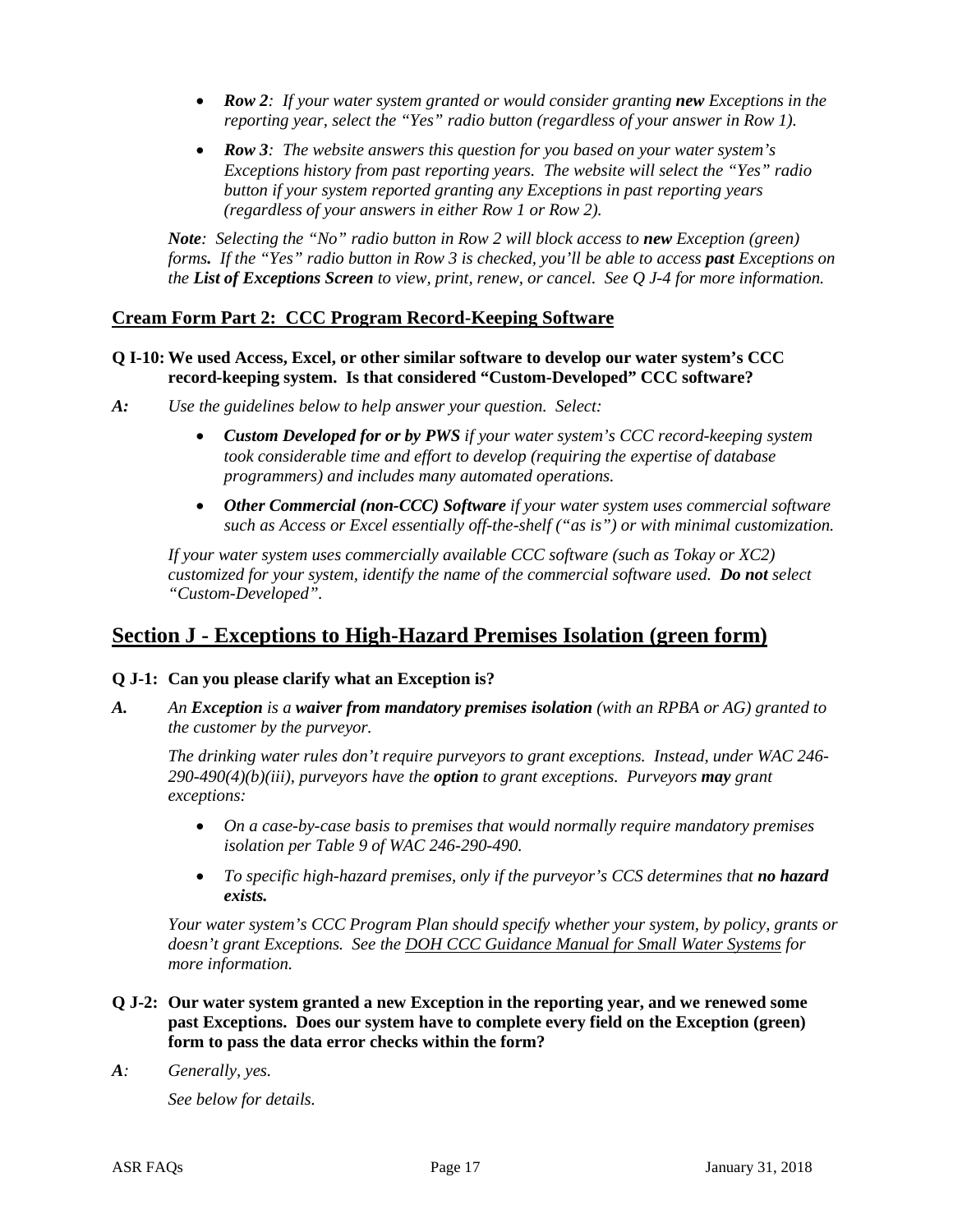*Pay attention to the following parts of the green form:* 

#### *Part 2: Premises Information*

- *You must complete the Premises Name, Service Address, and Premises Type fields since they're required fields.*
- *Make sure you select the applicable Table 9 Premises Type or Category from the dropdown box. Otherwise your Table 9 category will be recorded as Agricultural.*

#### *Part 3: Hazard Evaluation and Exception Dates*

- *You must enter dates in Rows A through D since they're required fields. Establishing an Exception Expiration Date and Next Hazard Evaluation Date helps ensure the water system's designated CCS periodically reviews and confirms the validity of the Exception.*
- *To ensure protection of the public water system, DOH recommends that the purveyor's designated CCS re-evaluate all Exceptions every 1-2 years (or more frequently if a tenant change or change in use of the premises or plumbing is likely).*

#### *Part 4: Justification for Granting Exception to Premises Isolation*

- *You must report at least one reason for granting the Exception (this is a required field).*
- *If none of the typical reasons listed apply to your Exception, type your justification in the "Other" row text box, and check the "Other" row check box.*

#### **Q J-3: Should I access and click the Save or Ready to Submit button on a new Exception (green) form if I didn't grant any exceptions during the current reporting year?**

*A: No.* 

*If you accidently start a new green form, click the New/Edit/Print Screen button at the bottom of the form to exit the form without saving. If you've already saved a new green form (or renewed a past form) by accident, Q J-5 (below) explains how to Cancel a saved Exception form.*

*Note: the website will block you from saving or submitting a blank green form.* 

#### **Q J-4: I want to fill out a new Exception (green) form, but the New green forms button on the New/Edit/Print Forms Screen is grayed out/disabled. What should I do?**

- *A: We base your access to new green forms on your answers to either of the following:*
	- *Blue form Page 5 Part 4B. If you report that your system granted new premises isolation exceptions in the reporting year, you'll have access to new green forms.*
	- *Cream form Page 3 Part 1L. If you select the "Yes" radio button on row 2, you'll have access to new green forms. See Q-I-9 form more information on Part 1L of the cream form.*

*Access to new green forms will be blocked if you:*

- *Haven't started a new blue or cream form.*
- *Haven't completed the new Exceptions question on page 5 Part 4B of a saved blue form or the second row of page 3 Part 1L of a saved cream form.*
- *Reported on page 5 of your saved blue form that you didn't grant any new Exceptions in the reporting year, and reported on your saved cream form that your system doesn't grant new Exceptions (selected the No radio button on page 3 Part 2L row 2).*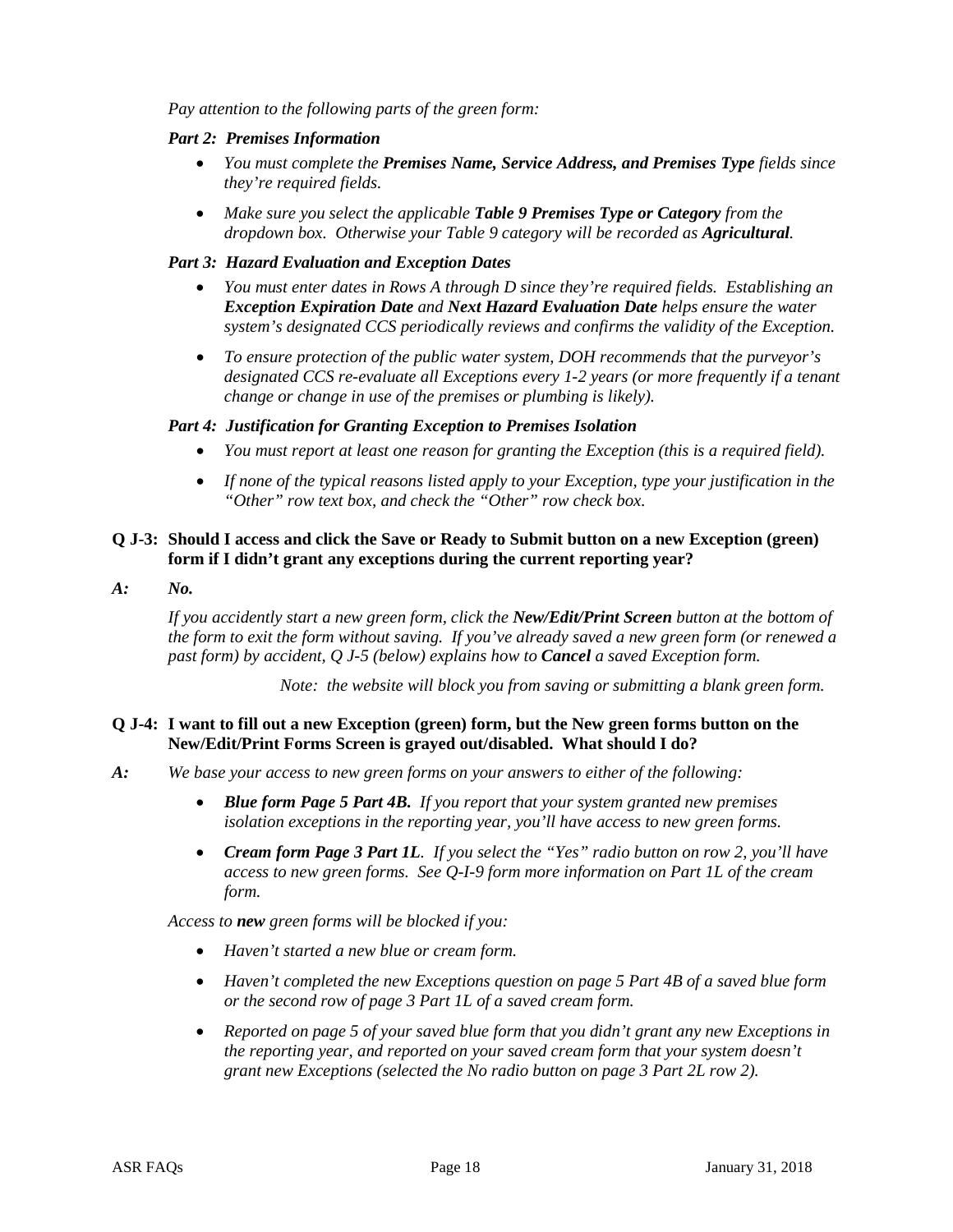### **Q J-5: I want to Cancel an Exception I previously saved or submitted to DOH, because it is no longer valid or needed. How do I cancel a specific Exception?**

- *A: To cancel the Exception, follow the steps below:*
	- *1. Go to the New/Edit/Print Screen.*
	- *2. Click the Exceptions List button in the Exceptions Section at the bottom of the screen.*
	- *3. On the List of Exceptions, find the Exception of interest (by premises name) and click the Cancel button.*
	- *4. Complete the Cancellation Form. You must provide at least one reason for cancelling the Exception.*
	- *5. Adjust the Date Cancelled if needed.*
	- *6. Click Submit at the bottom of the Cancellation Form.*

*To verify you've successfully cancelled the Exception, access the Exceptions List. The status of the cancelled Exception will change to Cancelled.* 

*Note: cancelled Exceptions will appear on the Exceptions List only in the reporting year in which they were cancelled. Cancelled Exceptions will not display on the Exceptions List in future reporting years.* 

#### **Q J-6: I want to** *Renew* **an expired. Can I renew this Exception without having to complete a new Exception form?**

- *A: Yes. Follow the steps below:*
	- *1. Go to the New/Edit/Print Screen.*
	- *2. Click the Edit/Cancel/Print button in the Exceptions Section.*
	- *3. On the List of Exceptions, find the expired Exception (by premises name) and click Renew.*
	- *4. Complete all the required fields on the Renewal Form and click Submit when finished.*
- **Q J-7: I granted Exceptions in the reporting year to certain premises in response to DOH compliance directives (based on ASR information submitted before the current reporting year). I sent DOH** *manually completed* **Exception forms with my compliance documents. Do I need to submit Exception forms for these same premises using the current year's ASR web-based application?**
- *A: Yes. Please enter the Exceptions into the current year's ASR web-based application. Use the data from the original Exception form submitted to DOH with your compliance documents.*

#### **Q J-8: My Exceptions List includes several "old" Exceptions with a status of Expired (assumed) or Expired (expiration date). Do I need to address these?**

- *A: Yes, you must cancel or renew all expired Exceptions to successfully submit your ASR Forms Package to DOH. Follow the instructions in:*
	- *Q J-5 to cancel an invalid Exception.*
	- *Q-J-6 to renew an Exception that is still valid.*
- **Q J-9: Our system serves a "mortuary" that provides funeral services only (no embalming or processing of bodies) and a chiropractor with digital X-ray equipment. We granted**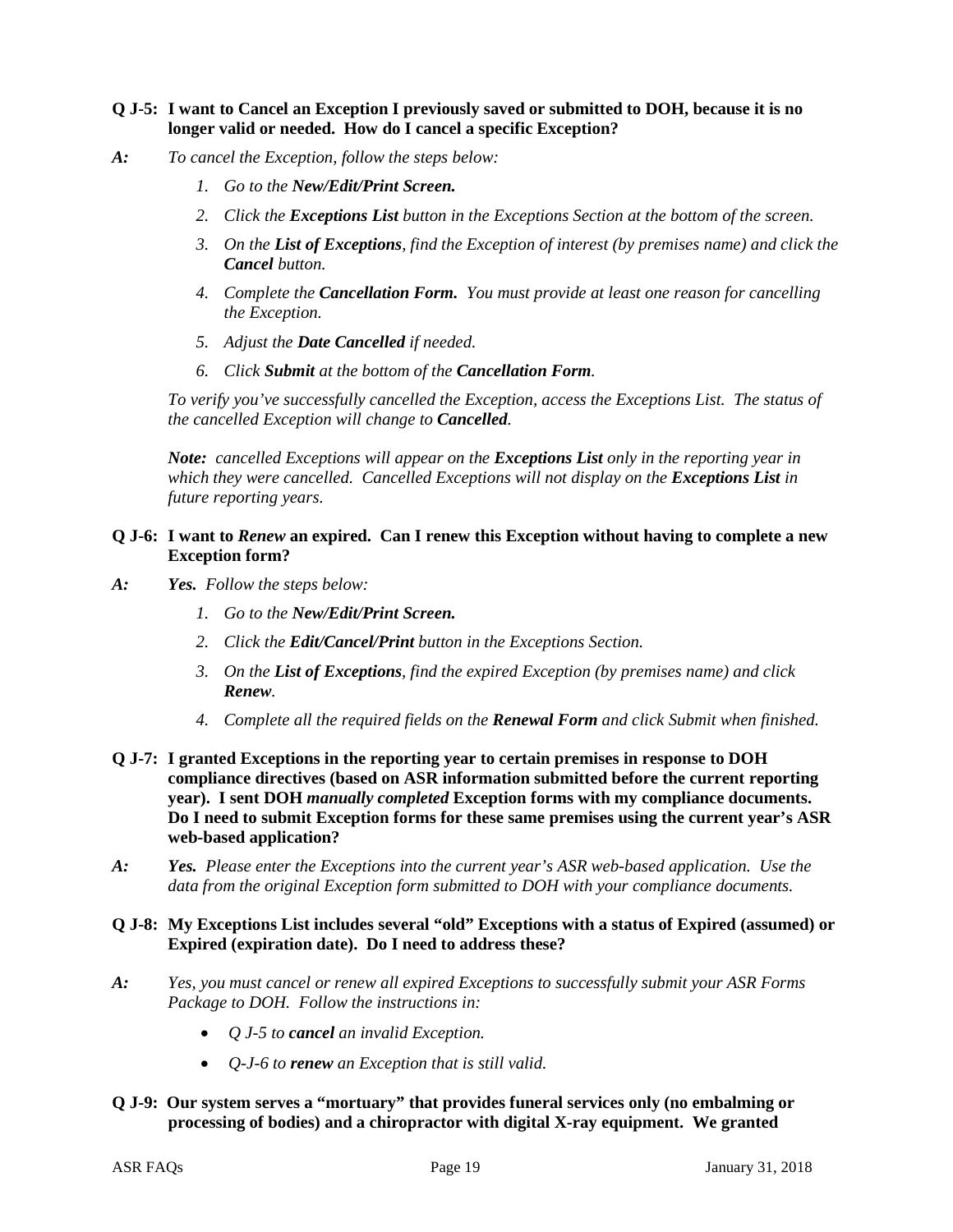**Exceptions to these facilities in the past. However, we noticed that on the blue form page 3, we now only need to report mortuaries with water-connected embalming equipment and chiropractors with water-connected X-ray equipment. Can we cancel these Exceptions?**

*A: Yes, you may cancel these Exceptions, because they are no longer needed.* 

*For 2015 and thereafter, on page 3 of the blue form, you only need to report:*

- *Mortuaries with water-connected embalming equipment.*
- *Chiropractors with water-connected X-ray equipment since these facilities pose a highhazard to your system. Purveyors requested these changes We made these changes at the request of many ASR systems since .*
- **Q J-**9 **Our system serves a business that provides both digital film printing services and regular film processing services. We assumed that this facility should be classified as a Table 9 category. However, during the hazard survey, we found that the digital film printing operation has no water-connected equipment. We also found that regular film processing operation is self-contained - has no water-connected equipment and uses only pre-packaged and pre-mixed chemicals (no chemical mixing on site). Is it appropriate to grant an Exception to this business?**
- *A: If after the hazard evaluation, your CCS determines that no hazard exists, you may grant an Exception to this facility. Complete an Exception form explaining the reason for granting the Exception. Part 4 of the green form lists typical reasons including one for film printing/film processing facilities with no water-connected equipment. You must conduct periodic reevaluations to ensure that the facility still qualifies for the Exception.*

# **Section K – Severe Health Hazard Facilities (gray form)**

- **Q K-1: My system serves a severe health hazard facility (SHHF) that does not have an NPDES permit from the Department of Ecology. Do I have to include the facility on the gray form?**
- *A: Yes. Some SHHFs such as nuclear reactors do not have NPDES permits (or the equivalent). Some wastewater facilities do not have NPDES permits, because they discharge to another facility with a permit. DOH still considers these facilities SHHFs, because these premises pose a severe hazard to the water system.*
- **Q K-2: All the hose bibs at the SHHF that my system serves have "air gaps", because they don't have any hoses attached to the hose bibs unless we're are using them. Do these qualify as**  *in-plant air gaps* **for purposes of compliance?**
- *A: No! An approved in-plant air gap for a SHHF must be permanently installed and must be on the process water line, not at the fixture. DOH will send you (upon request) an illustration of an approved RPBA and in-plant air gap combination.*
- **Q K-3: My system has multiple water service connections (4) to the same severe health hazard facility (SHHF), a large wastewater treatment plant. I've reported the correct number of connections (4) in the wastewater treatment plant row on page 2 of the blue form. How should I report this information on the gray form?**
- *A: We've improved the gray form so you can now list multiple SHHFs and multiple service connections per facility. For the scenario you've described, please:*
	- **1.** *Enter the facility information in the Facility 1 of 1 data fields.*